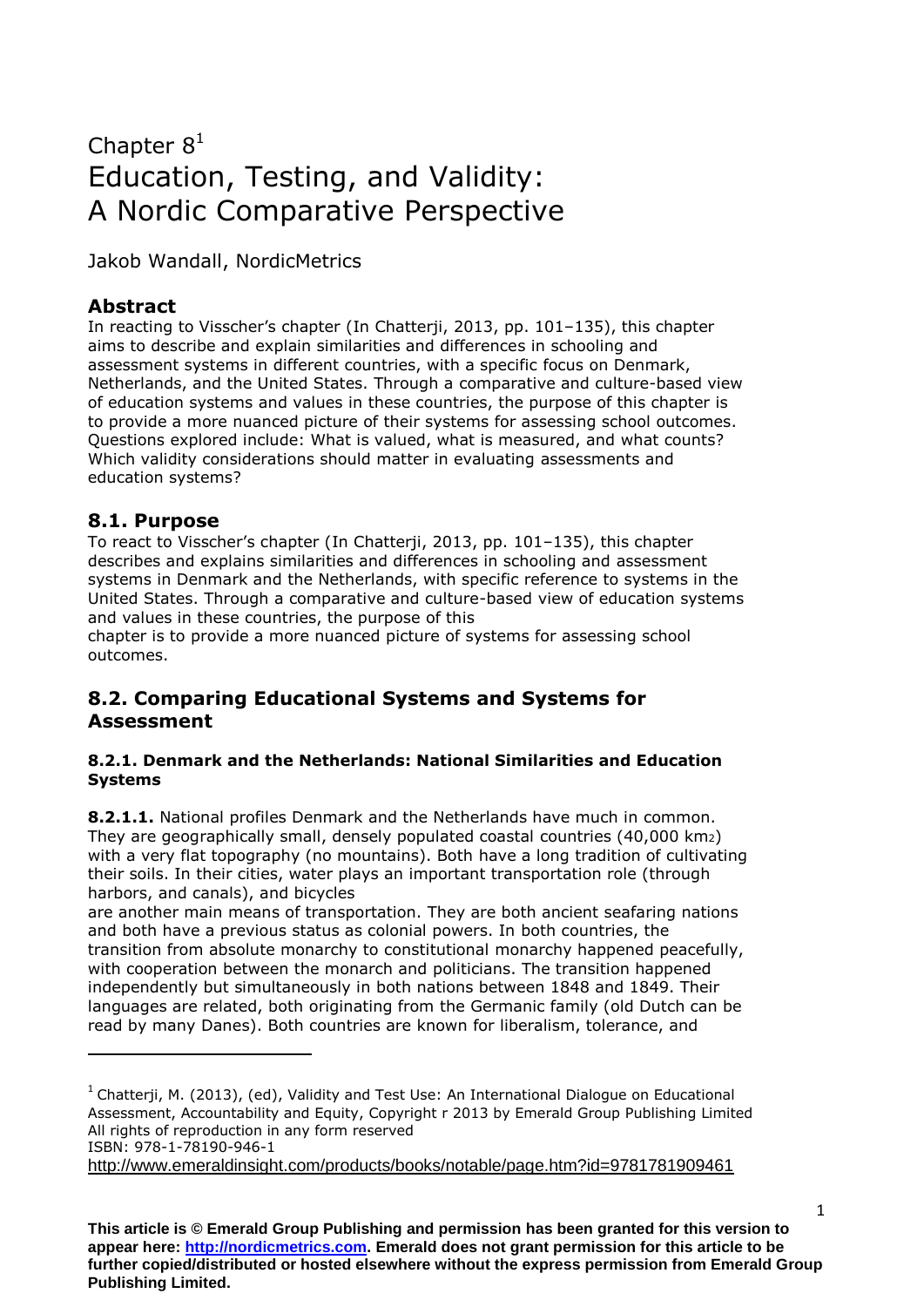acceptance of divergent views. Many practices prohibited by law in other countries are accepted in the Netherlands and Denmark (e.g., legal sale and use of marijuana, regulated euthanasia in the Netherlands, and free pornography, free abortion, freedom of associations with groups having extreme political or religious views).

However, there are also several differences between the two countries. Danes see themselves as being on the edge of Europe, with their own currency (kroner) and have limited enthusiasm about the European Union (EU). Danes are soft nationalists — which means that one of the most important symbols of Denmark is the flag, called Dannebrog. The flag is traditionally used for most national celebrations. Denmark is ethnically very homogeneous, with 90% of the 5 million inhabitants being ethnic Danes.

Approximately 80% are members of the Lutheran state church, which is funded by taxes and part of the state administration. In Denmark, like the other Nordic countries — Norway, Finland, Iceland, and Sweden — people do not commonly attend church except for weddings and funerals. Danes, in general, do not believe in Heaven, Hell, sin, or even God. They are secular-rational rather than traditionally religious people (Inglehart & Welzel, 2005). The religious affiliation is more a cultural than religious trait (Zuckerman, 2009).

On the other hand, the population in the Netherlands is three times that of Denmark. The Netherlands is one of the core countries in Europe and has participated in the EU from the beginning. The Netherlands is the country in Europe with the most complete separation of church and state. After a transition to a constitutional monarchy, the Dutch society segregated into several segments or pillars according to different religious or ideological groups (this division is called pillarization or verzuiling in Dutch). These pillars all had their own social institutions: their own newspapers, broadcasting organizations, trade unions, banks, hospitals, universities, sports, and youth organizations. They also have their own schools. Half of the Dutch population is Christian, equally divided between Catholics and Protestants. There is a large Muslim minority, but 40% are reported to be not religious.

Compared with Denmark, the Netherlands is a multiethnic society with a 20% share of inhabitants from different ethnic backgrounds. There is significant annual migration, including immigration from former colonies (such as, Suriname, Indonesia, and the Dutch Antilles). Starting in 1965, however, a process of secularization and depillarization emerged and the influence of the institutionalized denominations declined greatly.

**8.2.1.2.** Education systems Deriving from the above socio-cultural differences, the principles for the monitoring and guidance of the national school system are also quite different in the two countries. While the Netherlands has quite a strong centrally driven inspectorate (Visscher, In Chatterji, 2013, pp. 101–135), the schools in Denmark are governed by 98 highly decentralized local governments. This characteristic in Denmark has led to significant differences between municipalities, in terms of their organization, economy, curriculum, buildings, and so on. However, some centrally defined regulations in Denmark are found in all school systems, such as a minimum number of lessons per year, a common framework of educational objectives (but no standards or a national curriculum), final examinations, and since 2010, a national information technology (IT)-based computer adaptive testing program.

Box 8.1 provides a snapshot of the statistical profile of the Danish basic education system. Information in Box 8.1 may be compared with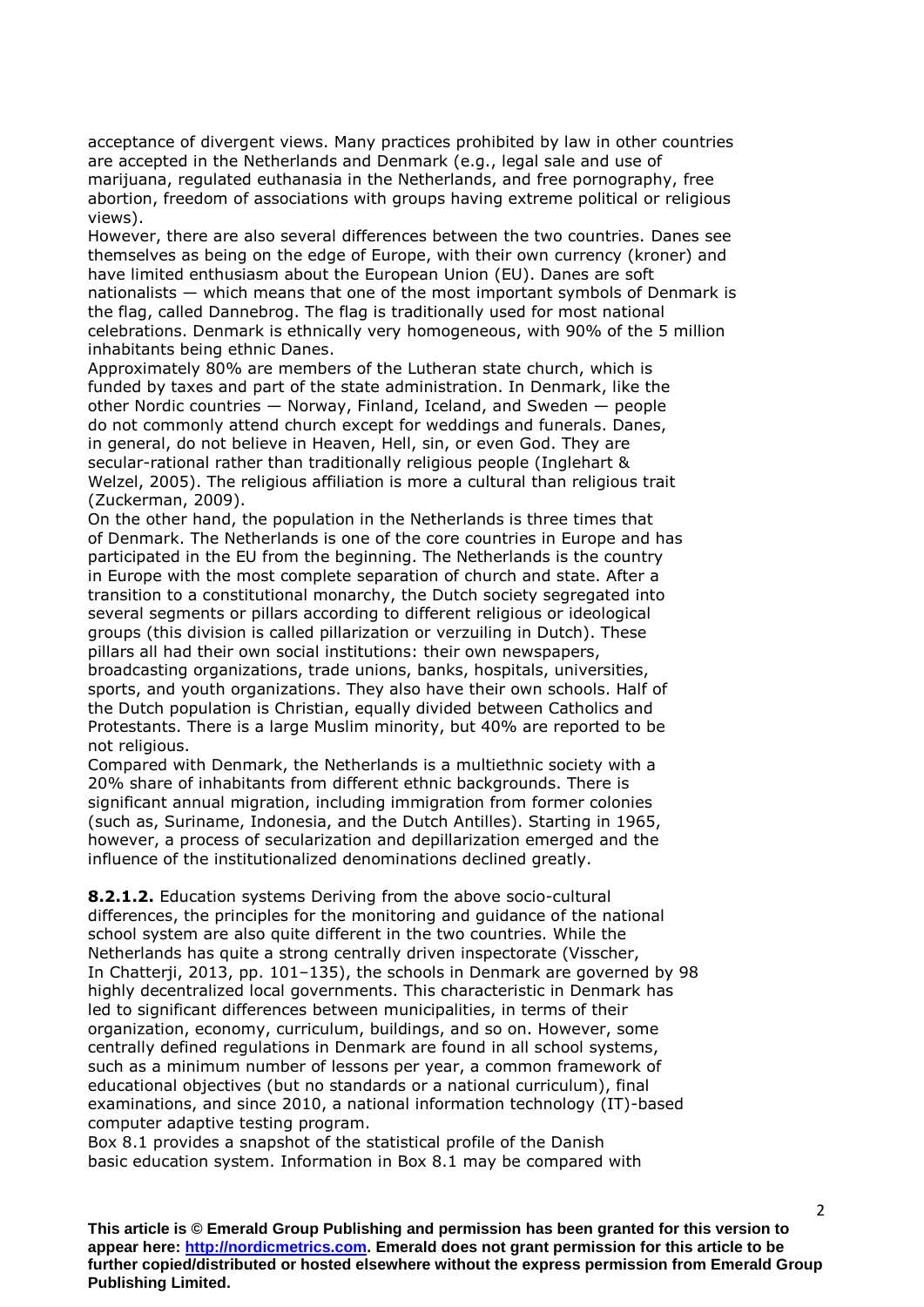the Dutch primary school system, as given in Visscher (In Chatterji, 2013, pp. 101–135).

# **8.3. Comparing Assessment Systems in Denmark and the Netherlands**

There is a weak tradition in Denmark in educational testing and measurement. Prior to 2010, no validated test existed in Danish (e.g., in subjects like reading comprehension). There were no standardized testing programs, or reporting of achievement test results on interval scale metrics, except for International Large Scale Assessment (ILSA) tests like the Programme for International Student Assessment (PISA). Those reports, however, are typically not accessible to schools and teachers.

In general, Danish teachers consider their judgments' of students' ability and/or progress as unquestionable. Experience shows that the quality of teachers' judgments based on their observations of the students' performance, especially in reading comprehension and other non-observable latent traits, varies a great deal (Allerup, Mejding, & Zeuner, 2001), even though the correlations between test scores and teacher ratings are often quite high.

## **Box 8.1. Public primary and lower secondary schools in Denmark (Folkeskolen): Statistical profile.**

Folkeskolen Statistics:

- Eighty-five to ninety percent of all Danish children attend public schools, 600,000 pupils, 60,000 per grade level, 10 years mandatory schooling  $(0-9 \text{ grade}).$
- The remaining 10–15% attend private schools (including schools founded in religious beliefs). Private schools receive 75% of the average subsidy for public schools per student/year.
- Approximately 2,000 public schools, of those 1,300 ordinary folkeskoler (public school).
- Three to five pupils per new computer (o3 year)  $-$  in some municipalities the schools provide computers for all students.
- High speed Internet connection in all schools and in 98% of all homes with children

 $\rightarrow$  The instructional information technology infrastructure is suited for ITbased assessment programs.

Assessment in Denmark, Folkeskolen:

- Summative—Final examination administered after ninth and/or tenth grade
- Formative National testing system (10 adaptive tests targeted students from second to eight grade)

*Note: The National testing system (10 adaptive tests) is described in detail in Wandall (2011).*

The introduction of a full-scale, mandatory, psychometrically designed IT-based testing system was a controversial and much debated initiative in Denmark. At the beginning, the teachers were highly skeptical, but the Danish governmental approach (priority to pedagogical use of results, confidential results, and prohibition of public ranking of teachers, schools, and municipalities) has made the teachers mostly positive toward the tests. And as a side effect, it has generated a foundation for future research in and conversation about the validity of educational assessments in Denmark. Most of the literature about modern testing and assessment in Nordic nations (both description of experiences and theoretical development) have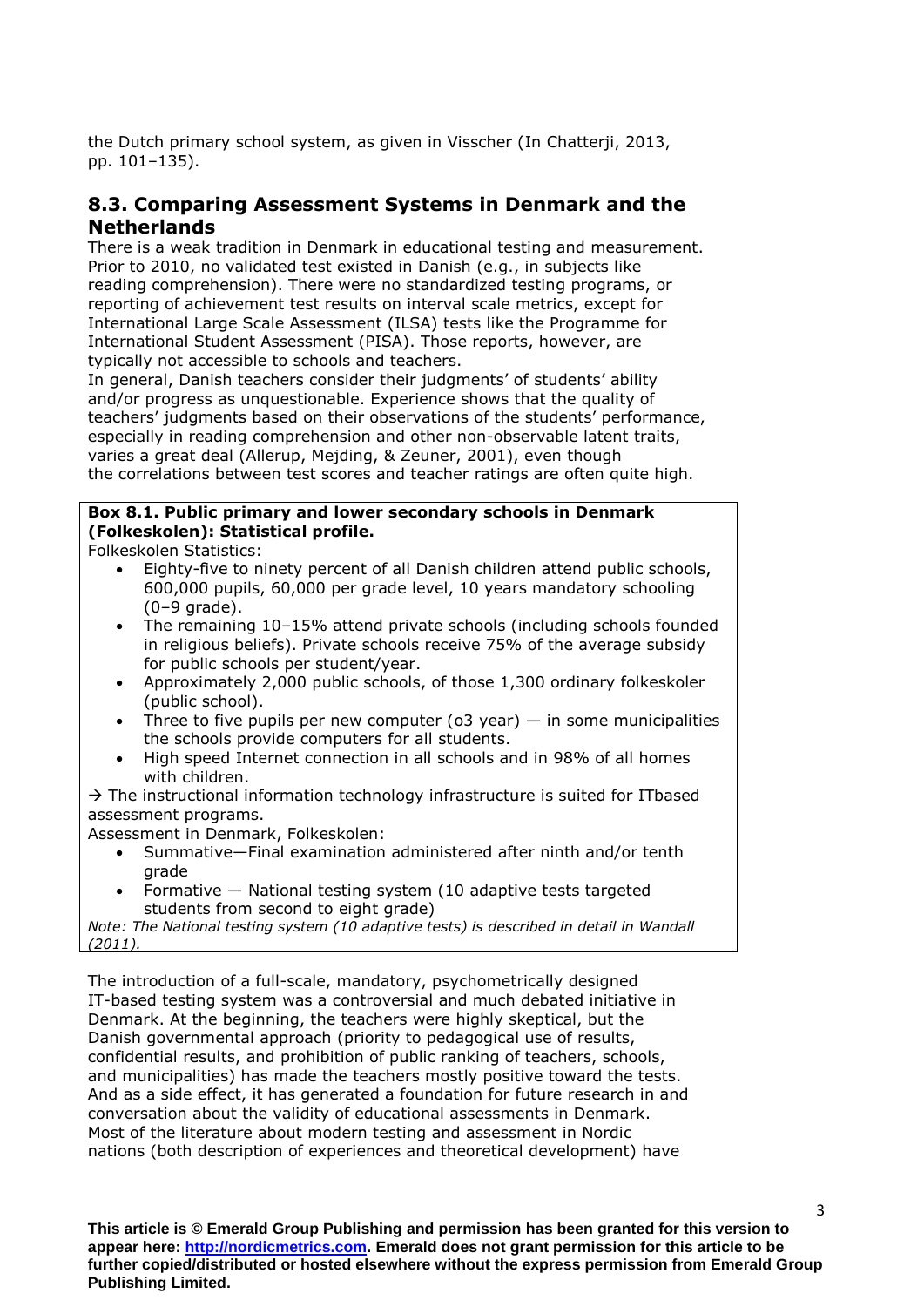come from the English-speaking countries. The United States (U.S.) is by far the major contributor, but the United Kingdom (U.K.), Australia, New Zealand and Canada have also added to this development.

The history of high-stakes, large-scale testing is relatively short (less than 100 years) in Western civilizations. The dominant educational testing programs were developed in the U.K. and U.S., and most go back less than 40 years (Suen & French, 2003). Some Asian countries like China also have a very long tradition of testing (Gao, 2006). The rest of the world (except for the English-speaking and Asian countries mentioned) has made few markings on this agenda for developing educational assessment systems. Some of these markings come from the Netherlands and Denmark. A significant difference between the Dutch and Danish school systems concerns the extent to which testing and measurement are used as a basis for evaluation of student achievement and school performance. This might be a historical coincidence. The early development of educational testing in both countries is quite parallel.

In the 1950s, the Dane, George Rasch was a freelance mathematician. He was hired by the Municipality of Copenhagen and the Ministry of Social Affairs to do some analysis on weak readers. In 1952, a report was published about the project. The basic principles of a mathematical logistic model that was subsequently named after him was described in an appendix to this report. In 1955, the Danish Pedagogical Institute (DPI) was formed, with Rasch as a one of the driving forces. In 1960, Rasch published his only book on probabilistic models, a major landmark in the development of modern educational testing theory with his work was the Rasch model, otherwise known as the one-parameter logistic model in item response theory (Rasch, 1960). DPI was a center of knowledge for educational testing in Denmark until 2000. At that time it was merged with The Royal Danish Teachers College, but later dissolved in practice.

In the Netherlands, the Dutch chess player and psychologist Adriaan de Groot was hired in 1949 at the University of Amsterdam. In cooperation with the U.S. cognitive psychologist, Hebert Simon in 1954, he developed an interest for psychology as applicable to the game of chess. In 1958, he visited Educational Testing Service (ETS) at Princeton, and brought home inspiration to form a Dutch version of ETS. Some years later, De Groot established the Institute for Educational Research. In 1966, a commission proposed the development of the Central Institute for Test Development (CITO), established in 1968 with inspiration from ETS.

A significant difference between the role of DPI in Denmark and CITO in the Netherlands was that CITO (like ETS) provided educational testing services to schools, butDPI was mainly a research and development institution. Even thoughDPI was involved in the development of tests, it never took part in the general administration of tests. The testing business was pursued by some DPI employees as a secondary activity and by publishers of school materials. From the beginning, the Dutch schools were skeptical about testing, especially when the tests were based mainly on multiple-choice questions. Danish schools had a similar attitude toward tests when national testing was introduced in 2007.

But in recent decades, the Netherlands has built a solid tradition of using tests in schools, partly guided by accountability purposes and partly by pedagogical purposes. This change has gone hand in hand with the development of strong psychometric communities within the field of education, not just at CITO, but also in Dutch universities. The Netherlands is one of a few nations that has contributed to the development of modern theory and knowledge of educational testing outside the English-speaking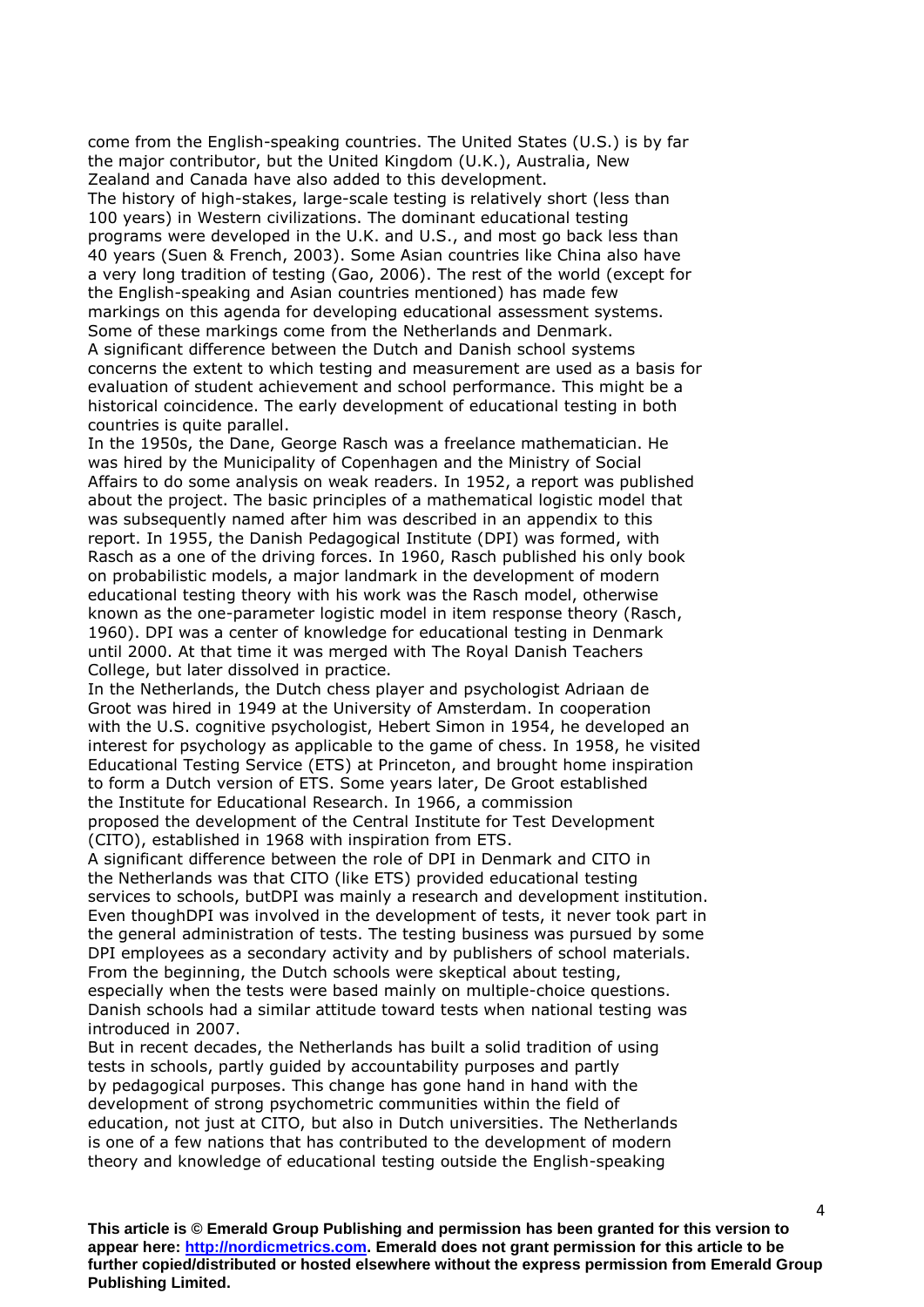world. It boasts a long list of well-known psychometricians (e.g., Adriaan de Groot, Wim van der Linden, Ed Roskam, Arnold Van den Wollenberg, Ivo Molenaar, Denny Borsboom, and Don Mellenbergh). As opposed to most Nordic countries, where testing based on scientific principles is a fairly new experience in the education system, educational testing in the Netherlands is a well-established tradition (Visscher, In Chatterji, 2013, pp. 101–135). Three decades after the establishment of CITO and the introduction of educational testing in Dutch schools, a parallel process has recently begun in some of the Nordic countries, including Denmark. In Norway, national testing was introduced in 2004, evaluated, stopped, and relaunched in 2007 (Hatch, forthcoming). In Sweden, there have been mandatory national tests in grades 3, 5, and 9 since 2009 (Lundahl, 2009). The Danish national tests were launched in 2007, reviewed, and stopped, and relaunched in 2010. For the first time, it became possible for teachers in Denmark to get a measure based on scientific principles on the Danish students' performances in various subjects (reading, math, English, and science) provided by psychometrically validated tests (Wandall, 2011).

Unlike the Netherlands, there is a weak tradition for psychometric research and development in the field of education in most of other Nordic countries. In Denmark, the number of skilled psychometricians within the field of education can be counted on one hand, and currently, there is no visible sign that this field is being prioritized by the Danish State or within universities. In Norway, some attempt has been made to strengthen the educational psychometric society. Sweden has a long tradition for "prov"<sup>2</sup> with a strong focus on the content, didactics, and pedagogy but a weaker tradition for educational measurement.

In the Netherlands, as in the English-speaking countries previously mentioned, initiatives to develop assessment tools are located at universities and CITO. The culture of evaluation in schools comes from the scientific community.

In the Nordic countries, by contrast, testing is sponsored and operated by the state—in Sweden and Norway, by state agencies and in Denmark, by the ministry. By tradition in Denmark, the examinations and testing materials (items, tasks, scales, and guiding principles) have been developed within the national political and governance system by civil servants. Often these initiatives are run by individual civil servants with a teaching background and a teacher education, employed by the Ministry of Education.

In Denmark an opgavekomission, or a task commission, has been organized for each subject area to prepare a final examination. The majority of the commission participants are skilled teachers. The chairmen are usually civil servants with teaching background, who are part-time employees in the ministry, and also assigned part time at a school. These civil servants are the ministry's content experts on the subjects. Through their work, they develop skills in item writing. The items/tasks, except for those used in the national testing system, are not field-tested with students prior to their use. Keeping items/tasks confidential is a priority, and the scoring principles are developed by the individual commission. Criteria for grading are decided upon by the ministry. Often, there are significant variations in the distribution of the grades from one year to the next, mostly due to variations in the difficulties of examination tasks.

Looking closely, therefore, there are key differences between the cultures,

**.** 

 $2$  In most of the Nordic countries, there is a distinction between testing exclusively with openended questions and essay style tasks (called prov or prøve) and testing with multiple choice items (called testing).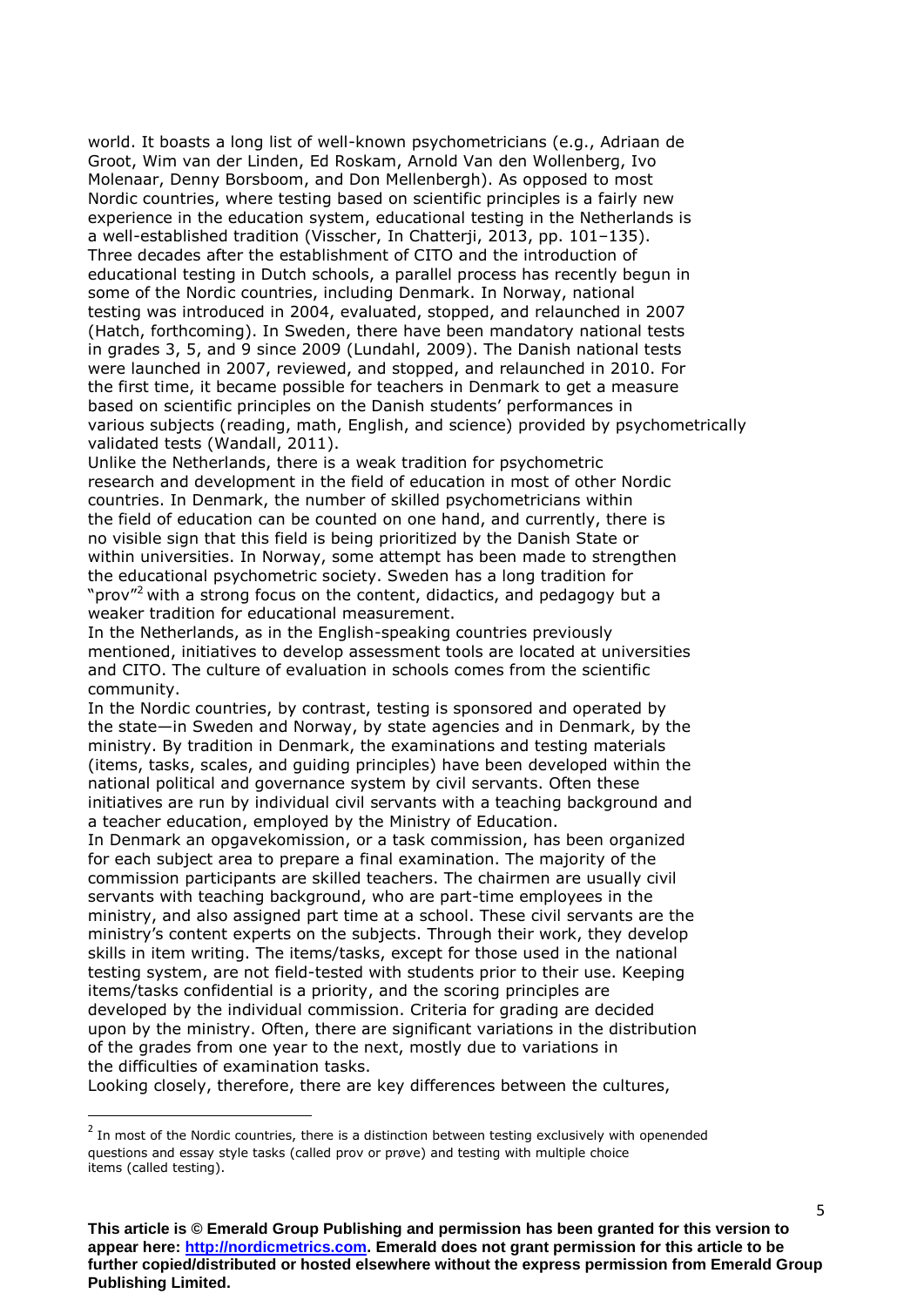the school systems, and the educational assessment enterprises of Denmark and the Netherlands. The resemblance between the Dutch and Nordic welfare model is striking, and in some socio-economic comparative studies the Netherlands are also categorized as a Nordic or Scandinavian welfare type of country (e.g., Aiginger & Guger, 2006; Esping-Andersen,1990).

#### **8.3.1. Danish School System — What Matters for Parents and Public Users**

In spite of recent developments in national testing and mandatory final examinations, there is still a lack of focus on the science of assessment and measurement of cognitive/academic skills in Denmark. This is not because there is a lack of interest in school-related matters or a general deficit in research capacity. Nor is it because the Danish politicians do not find the subject interesting. It is quite opposite.

Until 1994, the general opinion in Denmark was that Folkeskolen (Danish public schooling) was the best educational system in the world. In 1990, prior to the first International Association for the Evaluation of Educational Achievement (IEA) study in Denmark, 81% of the population had confidence in the school system, compared to only 67% in the Netherlands and 55% in the U.S. (Inglehart, Basanez, & Moreno, 1998). Ever since Denmark participated in an International Large Scale

Assessment (ILSA) program, first in IEA studies in 1991 and later on in the PISA studies, the disappointing relative performance of Danish students has been on the top of the nation's political agenda and on the front page of most newspapers. There has been a demand for reforms (see Feuer, this volume, pp. 197–216). An increased number of Danes (up to 45% of the adult population, as compared to 20% before) have now developed a low level of confidence in public schooling as a system and in teaching as a profession.

Nonetheless, it seems that this public attitude is not shared by the primary users of the system  $-$  parents and students  $-$  at the individual level. In general, Danish students and parents<sup>3</sup> (76–78%) are satisfied with their school, both with the students' academic progress (78% satisfaction) and the schools' effort to provide education in non-cognitive domains (76% satisfaction). This result is uniform across all the studies that are conducted on a regular basis. When asked, parents usually say something like: ''y I guess that we just have been lucky with our choice of school/teacher.'' A vast majority of parents say that ''my kid is doing better than average in school.'' The above observations provide a contradiction in terms: Poor Danish results on ILSA studies but high levels of satisfaction among Danish public users of the education system. There is an explanation in the Danish (Nordic) culture for this.

A traditionally strong focus on personal traits and non-cognitive skill domains coupled with a low focus on evidence on and priority given to academic performance domains is characteristic of the Danish culture. Parents generally ask about their child's well-being rather than insisting on strong cognitive development. So, high satisfaction combined with low performance on the academic achievement could be a result of low cultural priority given to cognitive growth of school children.

As the alliance with the parents is very important for a school in a highly decentralized system like the Danish one, this would be a reason for

 $\overline{a}$ 

 $3$  Survey (BTU) of the users' satisfaction in 2012 from the MoE (http://www.uvm.dk/B/UVMDK/ Content/News/Udd/Folke/2012/Sep/B/media/UVM/Filer/Udd/Folke/PDF12/120919%20 BTU%20Skole.ashx).

**This article is © Emerald Group Publishing and permission has been granted for this version to appear here: http://nordicmetrics.com. Emerald does not grant permission for this article to be further copied/distributed or hosted elsewhere without the express permission from Emerald Group Publishing Limited.**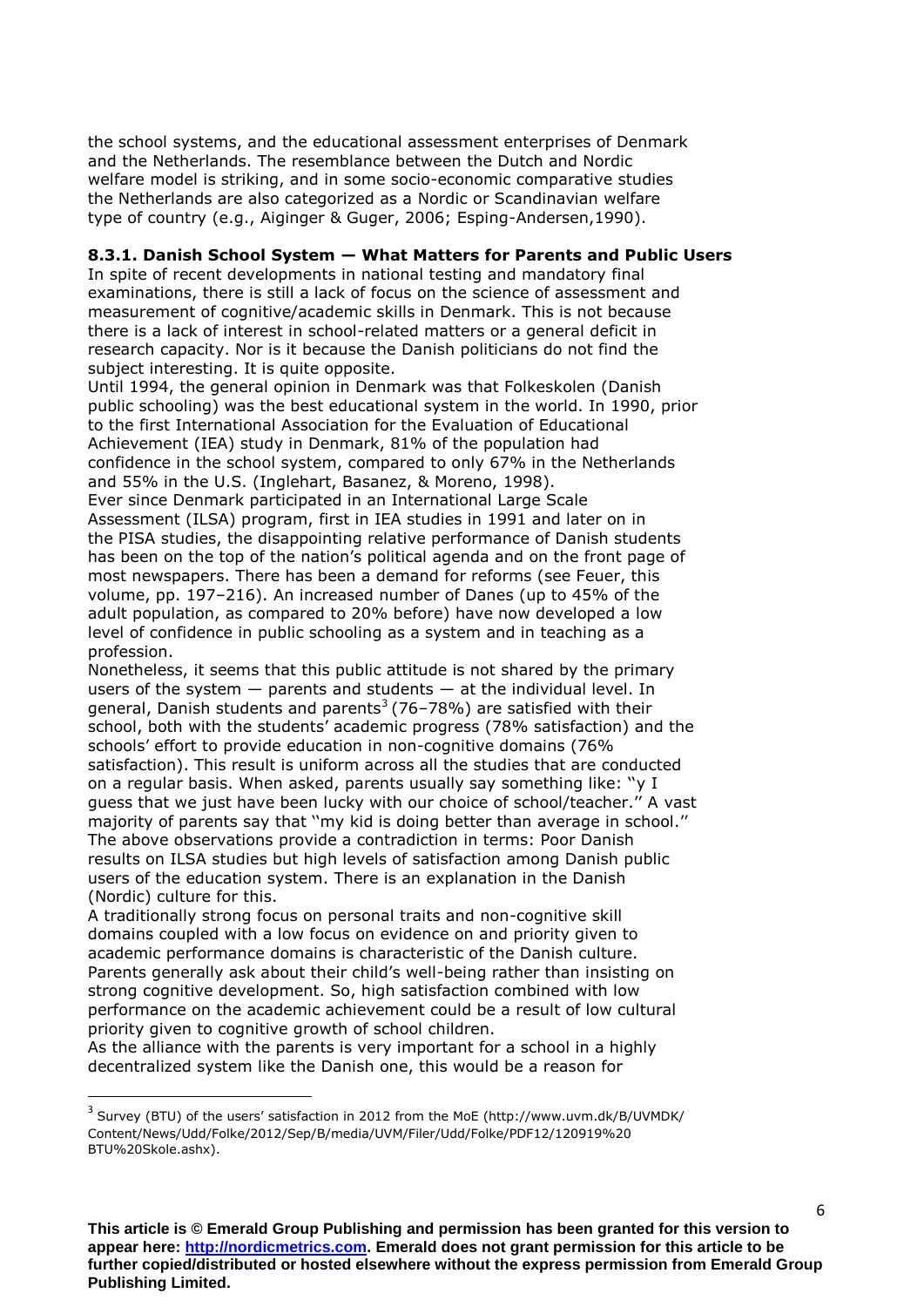teachers/schools to not focus on evidence of academic progress in Denmark. It would also provide a background for understanding the lack of a strong evaluation culture in Danish schools. This lack was, in fact, pointed out by the OECD as an explanation for persistent underperformance observed by the Danish educational system (OECD, 2004).

Perhaps, the Danish parents do not care much about school quality as measured by students' academic performance. A strong indicator of parent preferences is what counts when they choose schools for their own children. In 2003, the Danish liberal government introduced free choice of schools. In order to qualify for the parents' choice of school, an Act on openness and transparency in the educational system was adopted by the parliament. The Act stated that all schools should have a web page, providing a wide range of specific data and information on the school's policy and performance, including grades and final exam results. This was so that ''citizens simply and quickly are able to assess the quality of teaching in individual schools and institutions.''<sup>4</sup> Box 8.2 shows results of an evaluation of this initiative. Based on the results in Box 8.2, it appears few parents use the website data to choose schools. It may be that the parents do not rely on their school's statistics nor believe that the choice of school makes much of a difference to their children's overall educational outcomes. This public perception in Denmark is supported by cross-cultural, meta-studies indicating that generally schools account for no more than 5–10% of the variance in student's academic achievement as measured by large-scale, standardized tests. Hattie (2003), based on this finding, has concluded that ''schools barely make a difference to achievement.''

#### **Box 8.2. Free choice of school and Act on openness and transparency in Denmark.**

Information on the individual schools average scores in the final exams has been available in Denmark since 2003. According to law it has to be made public on the schools' websites. A recent Danish survey (Rambøll, 2011) finds that only 10% of the parents say that they have checked the information on exam results and average grades when choosing a school for their own children, even though 91% knew that it is easily accessible information on the schools' webpage. 82% indicated that they felt good about having a free choice, even though very few used it: 86% chose the local school and the majority of the rest chose a private school. A lot of factors play a role in Danish parents' choices of schools, especially the following: that the class is functioning well together socially, that they develop good, decent values, awareness, imagination, and confidence in their own ability, that they are reasonably happy with their daily life at school, and that they learn the basics (Danish, math, English, science, etc.) and how society works. In the list of priorities, academic achievement is not the top priority.

From the evidence above, however, it seems most likely that what really matters for Danish parents is that their kids feel comfortable and safe in school, and that they are happy to go to school  $-$  if not every day, then at least on most days. School quality — measured by the students' academic performance in final examinations or standardized achievement tests — is clearly not on the top of the list of parent concerns in Denmark.

**.** 

 $^{4}$  Act nr 414, June 6, 2002, Lov om gennemsigtighed og åbenhed i uddannelserne m.v.

**This article is © Emerald Group Publishing and permission has been granted for this version to appear here: http://nordicmetrics.com. Emerald does not grant permission for this article to be further copied/distributed or hosted elsewhere without the express permission from Emerald Group Publishing Limited.**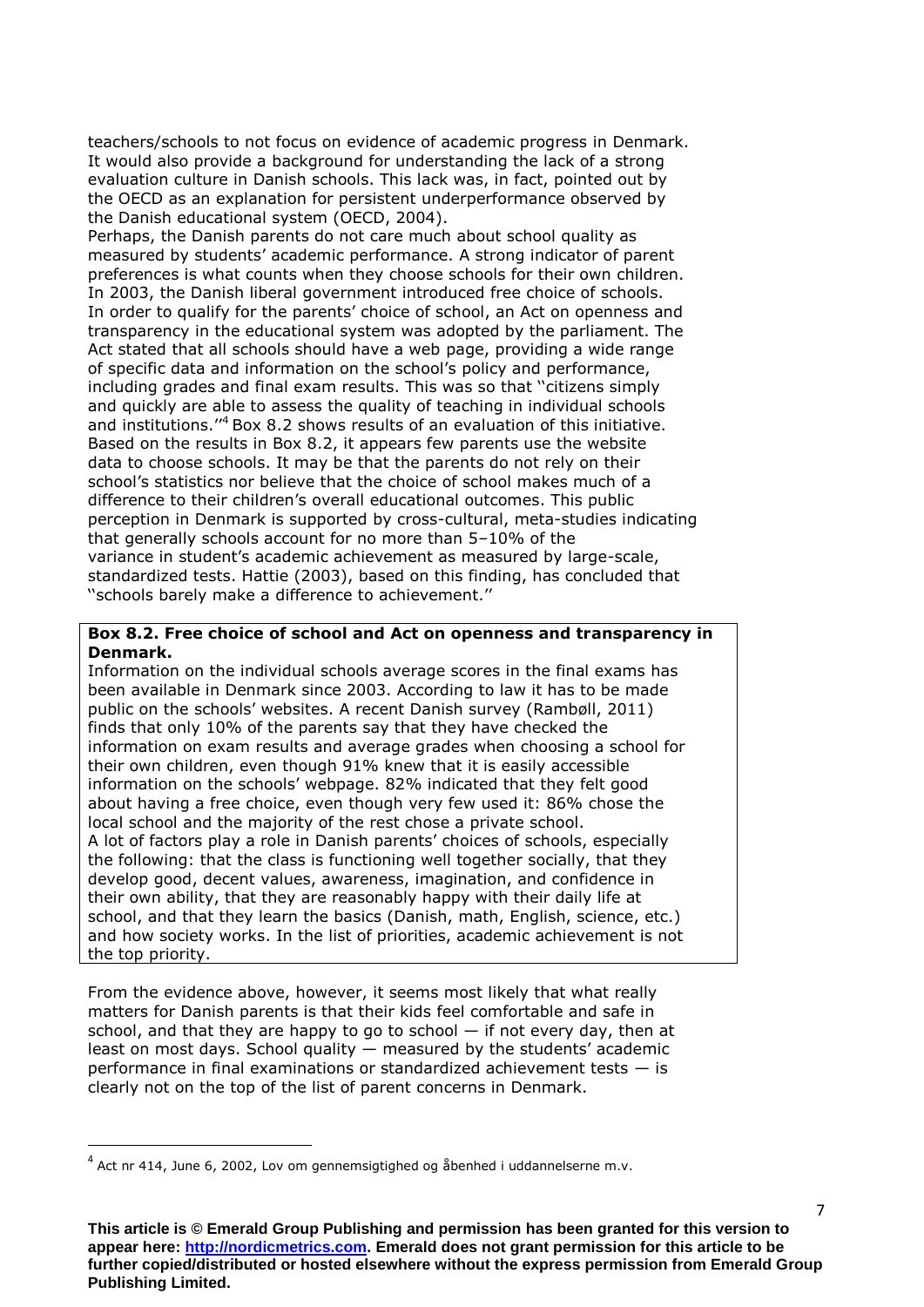#### **8.3.2. The Purposes of Schooling in the U.S. versus Denmark**

I now turn to a comparative analysis of Denmark and the Netherlands, with a selected English-speaking country  $-$  the U.S.  $-$  that has a strong culture and tradition in testing and evaluation. In U.S., by contrast to the above discussion, educational policy has a strong focus on promoting and measuring cognitive ability of students based on attainment and achievement tests (Heckman, 2008).

In legislation like the Elementary and Secondary Education Act (reauthorized under the No Child Left Behind (NCLB) Act of 2002 $5$ ) the stated purpose of public schooling is:

*. . . to ensure that all children have a fair, equal, and significant opportunity to obtain a high-quality education and reach, at a minimum, proficiency on challenging State academic achievement standards and state academic assessments. This purpose can be accomplished by* . . .

This is followed by a list of 12 different means by which the main purpose of public schools can be accomplished. There appears to be one main focus in U.S. educational policy: Cognitive skills and development of students in cognitive domains are prioritized, and academic achievement measured by standardized tests is a requirement.

There is solid evidence that cognitive abilities are important determinants of socio-economic success (Heckman, 2008). But, during the last decade, there has been a rising awareness that the concentration of attention on the NCLB-driven standards-based reforms and accompanying achievement testing could lead to oversight of equally important non-cognitive factors for success in school and life (Levin, 2012).

Now compare the first section of the Danish Act of the Folkeskole, which contains the overall objectives. Here, academic achievement plays quite a different role (Box 8.3).

#### **Box 8.3. The Danish Act of the Folkeskole, statement of purpose.**

§ 1: The Aims of the Folkeskole

 $\overline{a}$ 

(1) The school shall  $-$  in cooperation with the parents  $-$  give students' knowledge and skills that prepare them for further education and make them want to learn more, make them familiar with Danish culture and history, give them an understanding of other countries and cultures, contribute to their understanding of human interaction and promote the individual student's personal overall development. (2) The school must develop working methods and provide a framework for experience, reflection, and dynamism so students develop awareness and imagination and confidence in their own ability, take a stand, and take action.

(3) The school should prepare students for participation, joint responsibility, rights, and duties in a society of freedom and democracy. School work must therefore be characterized by intellectual freedom, equality, and democracy.

Note: Translated by the author from authorized Danish text: <http://www.retsinformation.dk/forms/r0710.aspx?id=133039>

<sup>&</sup>lt;sup>5</sup> Elementary & Secondary Education, Title I — Improving the Academic Achievement of the Disadvantaged, Sec. 1001. Statement of Purpose. http://www2.ed.gov/policy/elsec/leg/esea02/ pg1.html

**This article is © Emerald Group Publishing and permission has been granted for this version to appear here: http://nordicmetrics.com. Emerald does not grant permission for this article to be further copied/distributed or hosted elsewhere without the express permission from Emerald Group Publishing Limited.**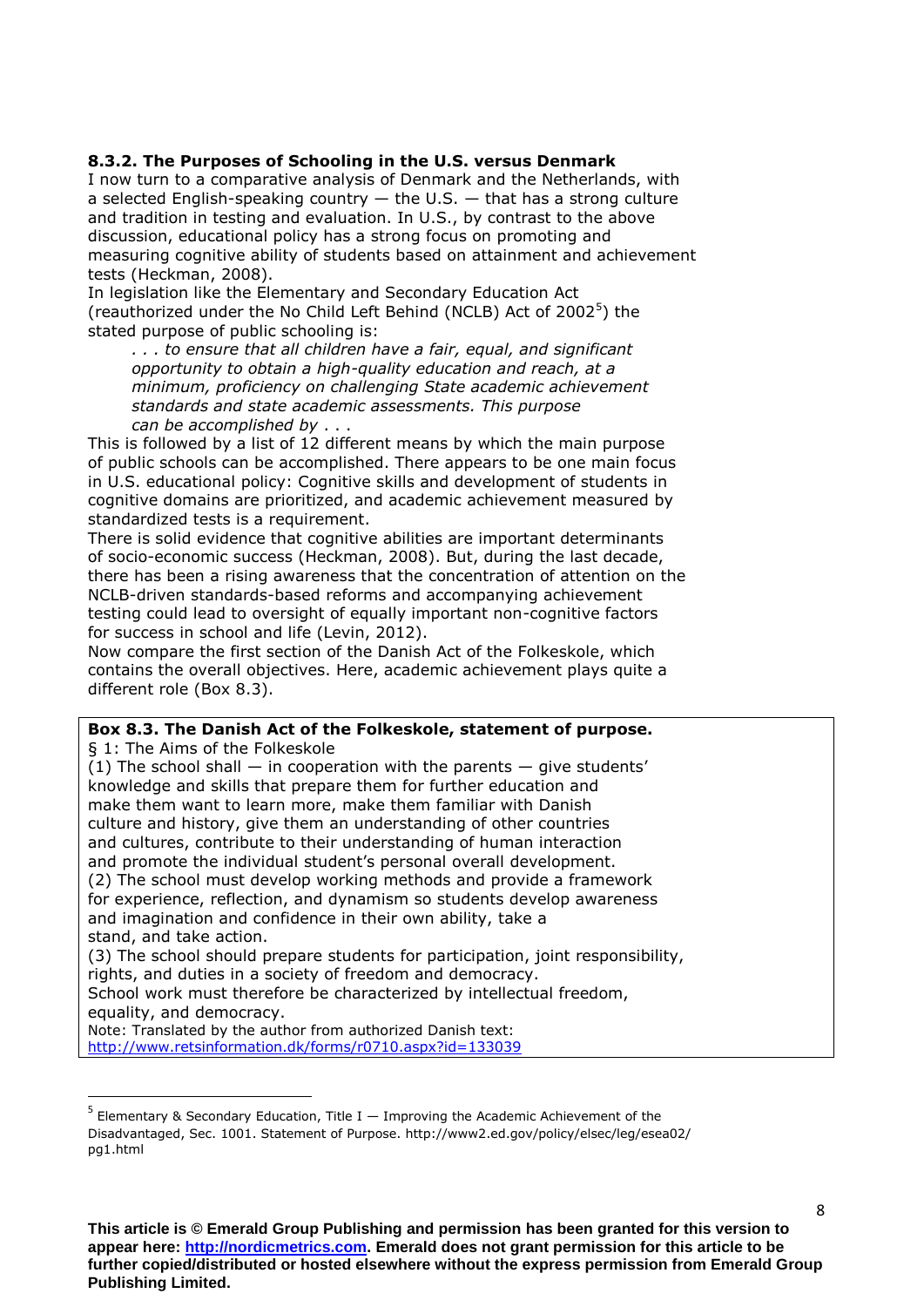Academic achievements (knowledge and cognitive skills) are described as a means to reach higher ranked objectives for students in public schools: personal development, tolerance, self-confidence, and ability to take on responsibility, to participate, take a stand, and to take action. Note that all these are non-cognitive skills.

Sometimes, such differences in national legislative wording do not correspond to the values of the citizens. In the Danish case, they actually do. The Danish school system is derived directly from the Lutheran church of Denmark. Since the first school law was passed in 1814, there have been two parallel purposes driving the system:

First, all students need to learn how to become good and law abiding citizens.

Second, they have to learn to read, write, and do math in order to be useful citizens.

The schedule and the subjects are viewed as a convenient way to organize the working day for the teacher. And even though a lot has changed since the early years, there are still traces of this way of looking at the purposes of the school. Being a teacher in Denmark is not a common job it's considered more of a vocation. Danish parents do not hesitate to call on teachers at home in the evening, something they would never do to their dentist, accountant, or lawyer. Research from the last decade advocates a stronger focus on non-cognitive abilities in U.S. systems, but at the same time, it suggests a causal structure opposite to that assumed in Danish law, namely that strengthening non-cognitive abilities in school could be the way to increase cognitive achievement (Heckman, 2008).

## **8.4. How National Cultures and Values Affect the Testing Culture and Uses of Testing**

Comparing the use of testing in assessment in Denmark, the Netherlands, and the U.S., there seems to be a connection between focus on academic skills, a general attitude toward national competitiveness, and a tradition for using tests as tools for the evaluation of school and student outcomes. Macro-level data sets from international cross-cultural survey data on non-cognitive indicators suggest these conclusions (Hofstede, 2001; Inglehart, 1997).

The above studies are based on individual survey data that is analyzed by factor analyses identifying general dimensions in the data; the data is then aggregated to country-level in order to discover general traits for countries. It is beyond the scope of this chapter to discuss the analyses in detail, but readers can examine the data themselves to see how well the studies support my main thesis: namely, that national histories, values, and cultures influence the role and priorities given to testing and evaluation in education (Ehlers & Wandall, 2013). The different cultures and the purposes of schooling could provide a background for understanding the differences in the use of testing and how test results are used in the Scandinavian versus the Anglo-American model for assessment. These two groups of countries were chosen deliberately for comparison because their traditions in educational assessment represent opposite perspectives on the use of test in summative evaluations and accountability contexts versus use of tests that could contribute to improved teaching and schooling practices. The model<sup>6</sup> is illustrated in Table 8.1.

**.** 

<sup>6</sup> Designed with inspiration from Messick's Facets of Validity as a Progressive Matrix (Messick 1990)

**This article is © Emerald Group Publishing and permission has been granted for this version to appear here: http://nordicmetrics.com. Emerald does not grant permission for this article to be further copied/distributed or hosted elsewhere without the express permission from Emerald Group Publishing Limited.**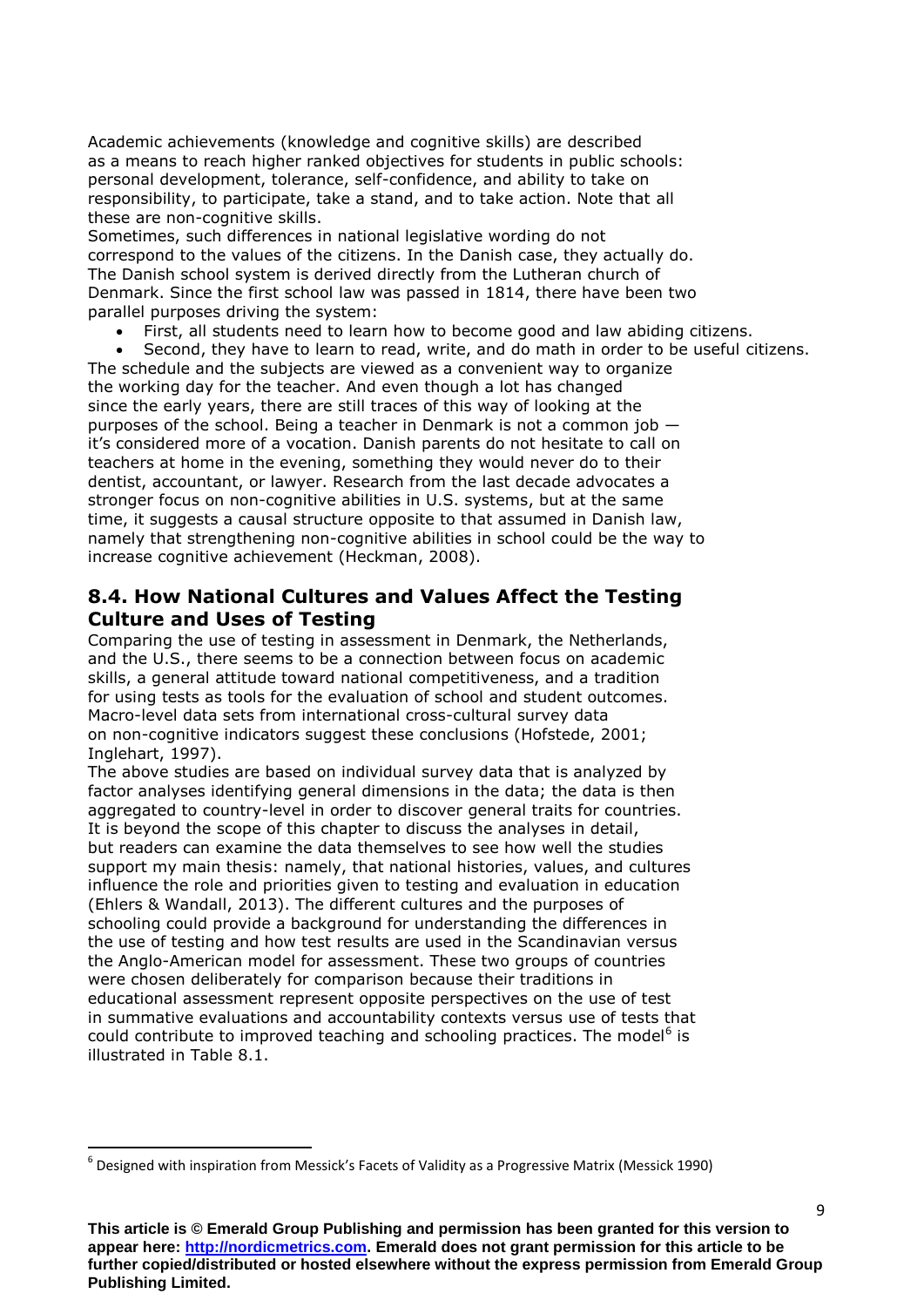| Traditions     | Scandinavian perspective                                                                                | U.S. perspective                                                                                                                                |
|----------------|---------------------------------------------------------------------------------------------------------|-------------------------------------------------------------------------------------------------------------------------------------------------|
| Purpose        | • Learning - Focus on student<br>• Focus on equality and<br>solidarity (low performers)<br>• Solicitude | • Analysis - Focus on<br>administration/professionals<br>• Focus on academic skills and<br>competition (all students)<br>Fairness               |
| Use of results | • Improving peda-<br>gogy/didactics<br>• Instruction/teaching<br>• Formative/low-stakes<br>decisions    | • Accountability/control of<br>outcomes<br>• Rewards/sanctions<br>(states/schools/teach-<br>ers/students)<br>Summative/high-stakes<br>decisions |

**Table 8.1: A model for description of purpose and use of testing: Why test? How are the results used?**

In this section, the three selected countries (Denmark, U.S., and the Netherlands) are further analyzed and described from the perspective of the model in Table 8.1.

### **8.4.1. Testing in Denmark**

The purpose of testing in Denmark is mainly to have students learn from the testing experience. ''That (learning) is the purpose of everything that goes on in school,'' a Dane would say. For this reason, it is important that the individual student gets feedback on the responses to all items. Most Danish teachers feel quite odd, just giving the students a test score as feedback. The feedback, in Danish schools, should be detailed enough to have the students learn from their performance.

Unlike in the U.S., there is no tradition for using professionally designed tests in Denmark. Until 2010, as indicated earlier, there was no Danish test of reading ability where the results were reported as measures on a scale. The tests most commonly used by schools are designed to identify pupils with early reading problems (e.g., decoding of words and sentences from first to fourth grade).

Most evaluation or assessment in schools in Denmark is strictly formative, and when tests are used, they are usually made by the individual teacher. When the teacher is doing the correcting, it is fairly common that the teacher looks only at the responses to the individual items and does not score the test by counting correct responses. Often, the teachers allow students to correct each other's tests, in which case the students learn more. But the teacher does not evaluate summarily how the individual student has performed on the test. The scoring/counting process is considered mostly for ranking purposes and this is traditionally considered less important in the Danish schooling system. In fact, there is much focus on creating a safe and secure atmosphere in the school and in classrooms, and the philosophy of equality, kindness, and helpfulness is promoted. Thus, it is generally considered best if there is no grading or ranking of students in school. In fact, grading in primary school is prohibited by the law.

In Denmark, the teachers are generally careful to not be too critical and explicit, as this can discourage and demotivate the students. This positive feature also has a downside: students can't always figure out what ''you are far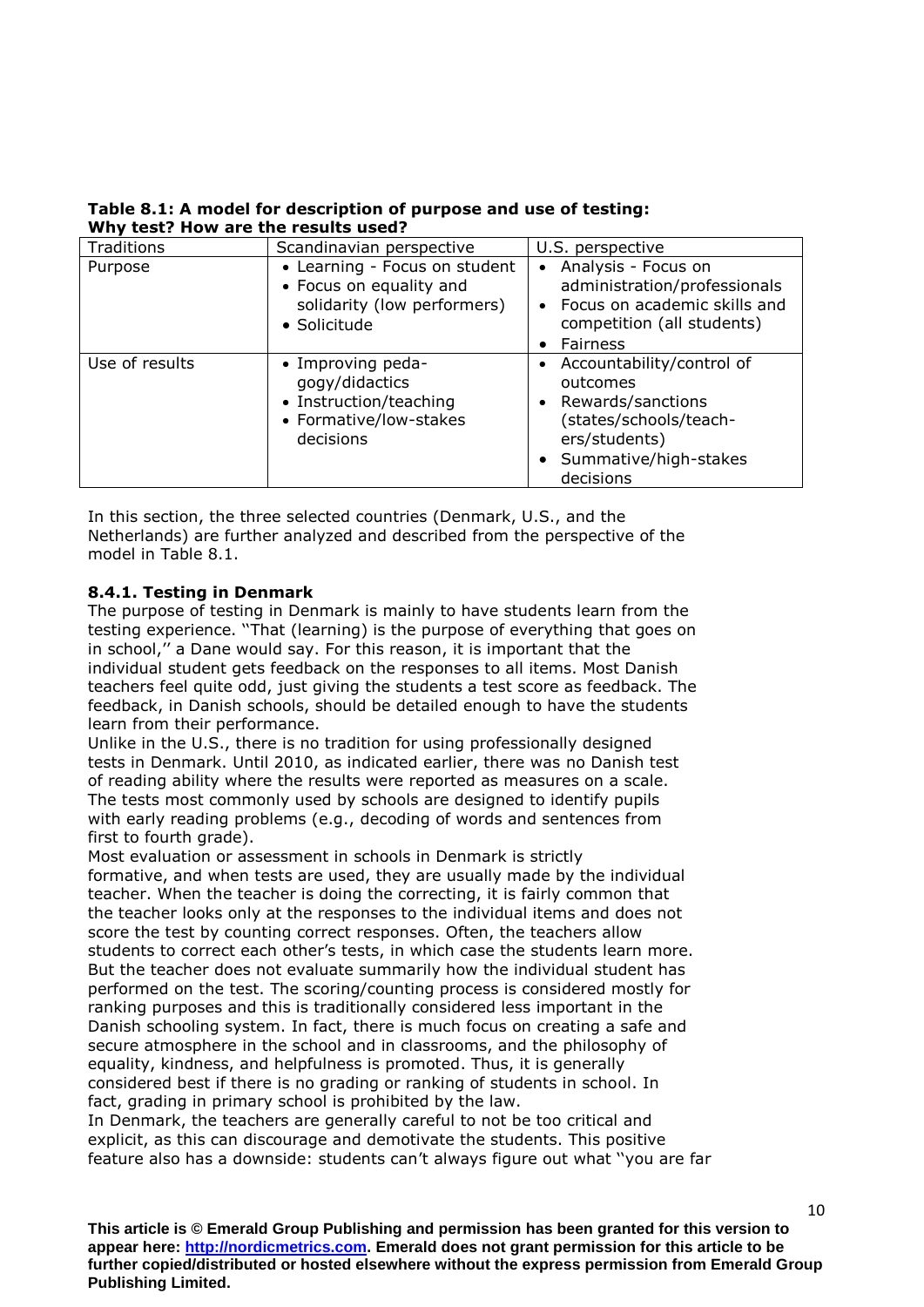better at reading'' means (that the student has serious problems with math). In some cases, a negative effect of this protective attitude is that the students do not realize just how bad a state they are in, until it is too late. Some blame the teaching profession for the lack of direct feedback. However, one should bear in mind that it is a feature of the tradition behind the Danish model. For example, legally, no student grades can be provided until eighth grade. Many students are hungry for more direct feedback, and in many cases, the teachers bypass the rules (''If I could grade you, I would have given you a B'') to meet students' requests. Solicitude is an overlying value in Denmark. The main focus in the Danish school is on the low achievers. Until recently, tests in reading in primary school were designed to identify students with different kinds of special needs,<sup>7</sup> and a very large portion of the money<sup>8</sup> used for public schools was used for special needs education.

### **8.4.2. Testing in the U.S.**

**.** 

Kane (In Chatterji, 2013, pp. 17–53) forwards the position that three perspectives be considered when examining testing programs designed in the U.S. tradition:

- The measurement perspective (scientific basis for test design and use, emphasizing validity, reliability, and technical properties of tests);
- The contest perspective (high-stakes/winner-loser perspective emphasizing fairness and understandability results of testing by test takers); and
- The public policy perspective (emphasizing objectivity/justice in decisionmaking, and justification of actions by test users).

While testing in Denmark is focused mostly on the pedagogical perspective, the purpose of testing in U.S. is mostly analytical, scientific, and accountability-oriented.

Formal testing in the U.S. public education is done for school accountability mainly. The purpose is usually to measure how well the students are doing and to what extent the educational objectives and external standards have been reached by schools<sup>9</sup>. Both informal teacher-made tests and formal standardized testing are widely used in K-12 education.

However, formal tests are rarely used as a support to teaching, where the tasks and results are subsequently discussed in class. In secure testing applications, pedagogical uses might invalidate use of the same tests for later high-stakes uses. Unlike in Denmark, state tests are standardized, often proctored and administered by someone other than the teacher. This is partly because it is an aim of the assessment system to provide test results which measure the student abilities as objectively as possible. Partly, it is also because the stakes are high for the teachers and the schools that serve the students who are tested. There is a cultural focus on success, and good performance is rewarded, publicized, and highlighted (Jacob & Levitt, 2003).

 $<sup>7</sup>$  The most commonly used tests in Denmark have until recently been reading test (decoding) for</sup> pupils in first to third grade (the OS64- andOS120-tests). In those tests 80–90%of the pupils get top results (both fast and proficient). These tests are targeted at the absolutely lowest performers.  $8$  In 2010, 30 pct. of the budget to public primary and lower secondary school were used for Special need education (Source: The Danish MoE (January 2013), http://www.uvm.dk/ Uddannelser-og-dagtilbud/Folkeskolen/Specialundervisning/Fakta-om-specialundervisning/ Analyser-og-undersoegelser).

 $9$  In Denmark there are nationally adopted common objectives for teaching but no curriculum and no state standards.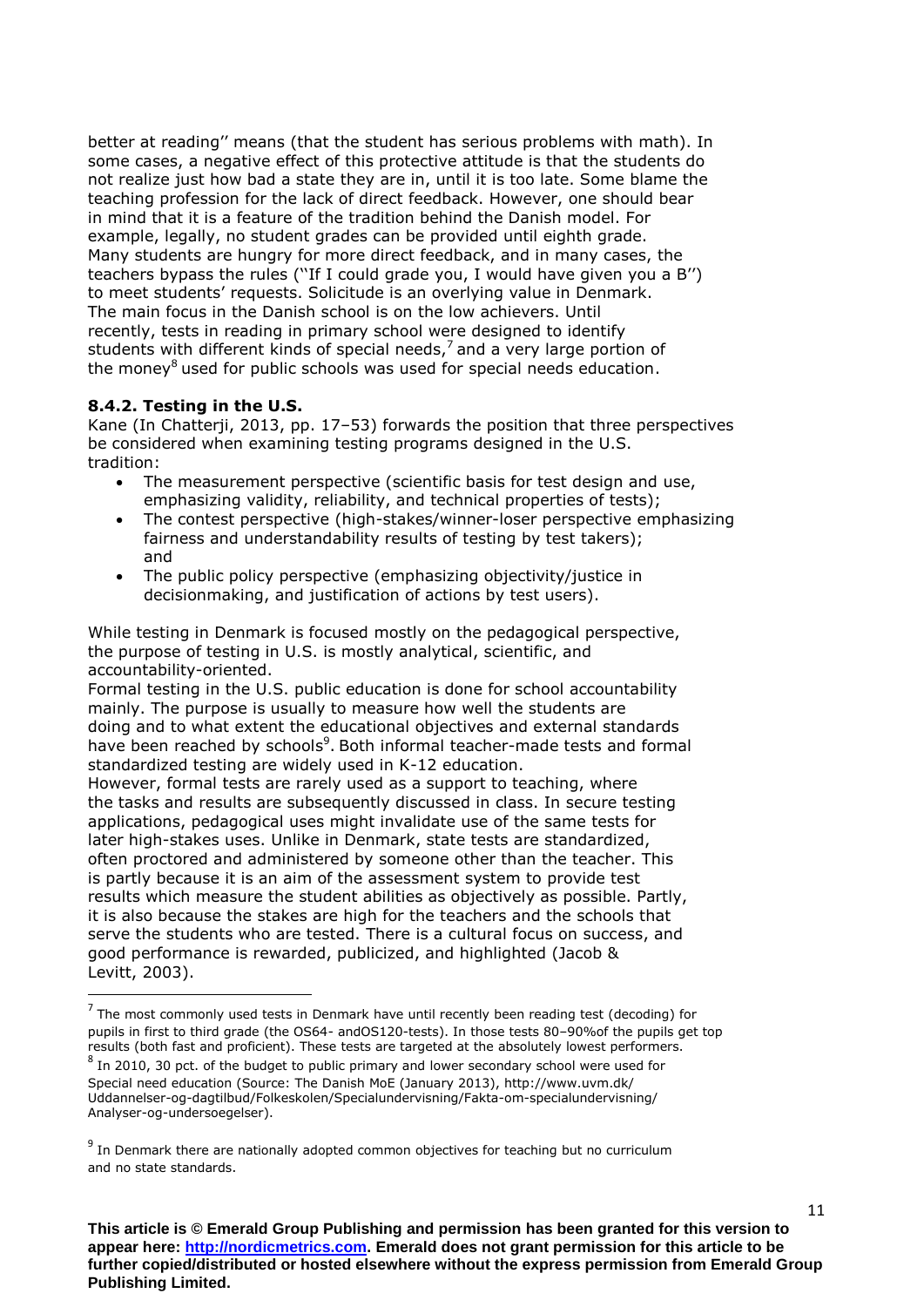With this orientation toward objectivity and a competitive attitude, it is inevitable that reliability, validity, and fairness in testing become important issues (Kane, In Chatterji, 2013, pp. 17–53). Clear rules and equal conditions for all students are a precondition, and a lot of effort is made to ensure fairness and prevent cheating (Jacob & Levitt, 2003).

#### **8.4.3. Testing in the Netherlands**

The Dutch school system is an example of how standardized tests can be integrated into the school evaluation culture, but this is different from both the U.S. and Denmark. In the Netherlands, standardized tests are used for testing performance on cognitive abilities (student achievement indicators) and when the test results are interpreted, the ''nature of the student population is accounted for — that is, the weighted percentage of students with parents who are less educated and of a low socio-economic status'' (Visscher, In Chatterji, 2013, pp. 101–135).

Test results are not the only factor that is valued when the Dutch inspectorate evaluates schools to judge if they are meeting the minimum standards (basic supervision) or need to improve (labeled either Weak or Very weak). Apart from cognitive testing, the indicators are related to the school processes and teachers' behaviors. Unlike in most school accountabilityoriented education systems around the world (Hattie, 2003), the main focus is not on students' performance on tests.

The Dutch schools' effort to work systematically and to improve schooling practices and to maintain a steady quality level is prioritized instead. This strategy  $-$  called achievement-oriented work (AOW)  $-$  has been pursued since 2007 and the effect is quite clear in the statistics. The proportion of schools not fulfilling the basic requirements has been reduced from 10% to 4% (see Visscher, In Chatterji, 2013, pp. 101–135). Given the solid empirical evidence that the school has limited possibilities in influencing variability in standardized achievement, the above orientation in Dutch schools seems reasonable (Hattie, 2003).

### **8.4.4. The Use of Test Results in Denmark**

In Denmark, as discussed before, conditions are almost the opposite of that in the U.S. Even in the use of mandatory tests of the national testing system, the teacher sets the rules. The instructions and the conditions of administration for students are not standardized. The teacher can decide individually, which aids to use and how much time is allowed. The teacher can even help students by answering questions, if it makes more sense to do so from a pedagogical point of view. Therefore, the test results are not directly comparable from student to student. But as long as the teacher knows the preconditions for the test and the test is strictly used for formative, pedagogical, and didactic purposes, this form of test use does not matter that much from the perspective of adverse impact (Kane, this volume, pp. 17–53).

In the Act of the Folkeskole, teachers should provide differentiated teaching so that every student can experience challenging and targeted instruction. The philosophy is that the instruction can be targeted toward the individual student's needs and abilities only if the teacher knows what the individual student can and cannot do.

Assessment in the Folkeskole is mostly formative and low stakes. Even the final examinations are fairly low stakes. Students can get failing grades but they cannot fail (everybody passes). The decision on admittance to upper secondary education is usually taken before the exam results are released. So, the results do not have a lot of impact on individual students'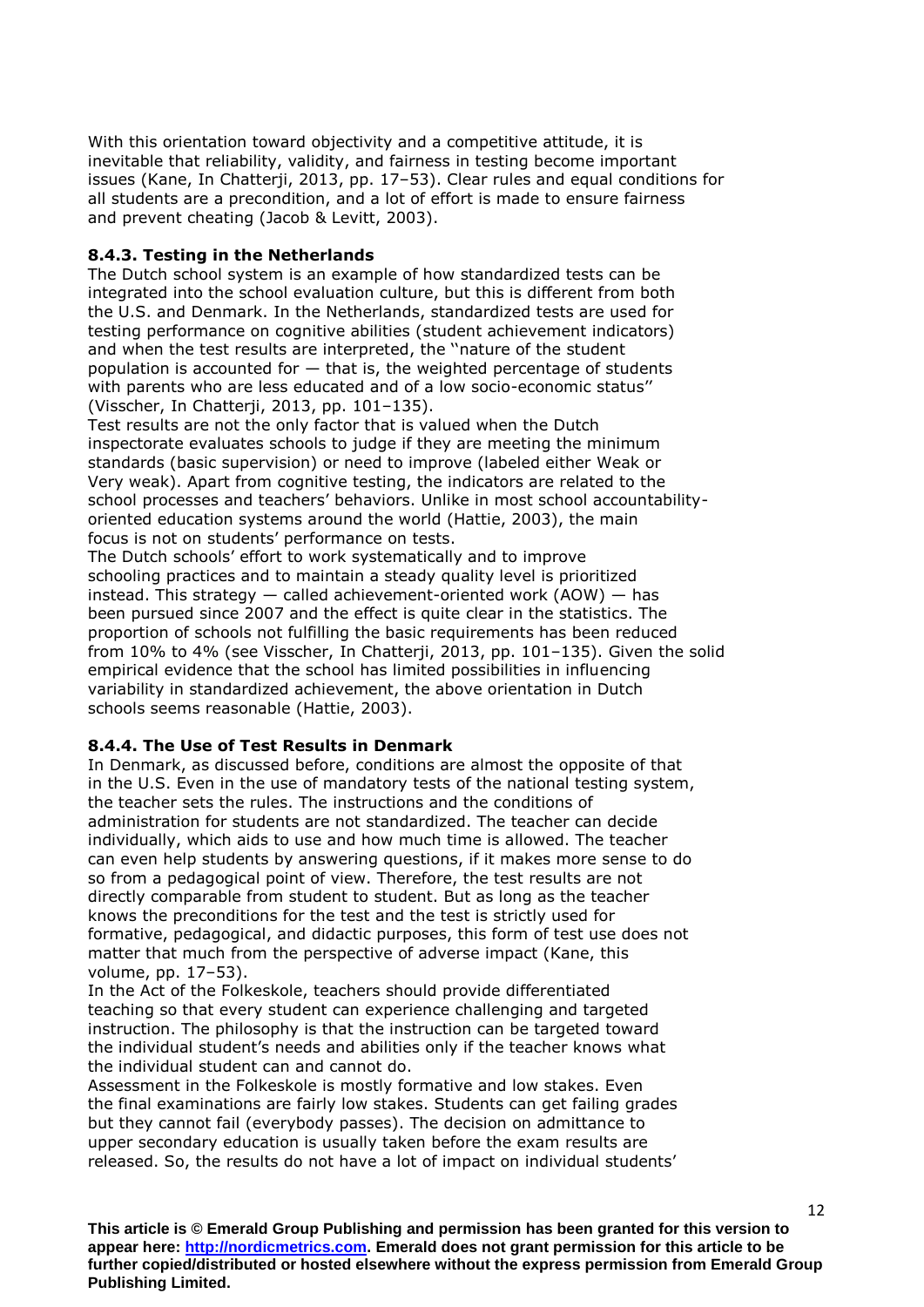careers.

There is, however, an element of high stakes in the final exams, since the aggregated school results are made public. Some municipalities and the schools have focused on average results on schools, but the public and the parents do not give this a great deal of attention or interest (see Box 8.2).

When introducing national testing in Denmark, one of the main discussions was how to avoid league tables and ranking of schools. In the debate in the Danish parliament, the U.K. and the U.S. were advanced as examples on how badly such accountability policies can turn out for a nation (e.g., the role of the British key stage tests and the NCLB Act). A broad coalition in the parliament agreed that the proper response to this concern was that all test results — including both individual student results and aggregated data by class, school, municipality, and region should be kept confidential by law. Only the national results (average and distribution) are to be published. The results are meant for professionals who need the data for pedagogical purposes (see Wandall, 2011). This policy was accepted. As mentioned by Feuer (In Chatterji, 2013, pp. 197–216) it is not possible to use a test as a neutral analytical tool if the results are used for administrative purposes like accountability or teacher bonus pay.

Not everybody agrees with the Danish testing policies. It has been suggested by the liberal party that that there should be publicity and use of school-level results for accountability purposes. However, this proposal was rejected by a majority in the parliament, as it would raise the stakes and change of concept for the testing system. In the Danish debate in the Press and in parliamentary questions directed at the minister on national testing, there was a concern that testing would automatically lead to a change of the national culture, moving toward more competition, accountability, and inequality, rather than improving school outcomes.

Now that national testing has been introduced in Denmark, and there are no signs suggesting that a lot has changed culturally, the public worry has more or less evaporated. When systematic testing is introduced in a noncompetitive culture, as in the Danish case, the main focus of the testing system is on improving instruction/education, and less on the rewarding or punishing teachers/schools/responsible authorities (Hatch, forthcoming). The schools only utilize the parts of the system that they can use and only when it makes sense to them.

### **8.4.5. The Use of Test Results in U.S.**

Test results from formal testing in the U.S. and most other Englishspeaking countries are used primarily for (a) monitoring academic achievement of students; (b) as an indicator on whether the educational system is delivering its obligations to tax-payers and the public; and (c) in some cases, whether it is returning value for money invested by tax-payers and the governments at the state and national levels. In other words, the primary purpose is public accountability (Amrein & Berliner, 2002; UK Department for Education, 2011).

The intention is often to motivate students to raise standards as well, but the effect in this respect is questionable (Amrein & Berliner, 2002; UK Department for Education, 2011). Formal tests in the U.S. are often high stakes. Students' future possibilities depend on their test results, teacher salaries/jobs/careers could be affected by student scores and/or based on measured progress on tests, and schools are rewarded if students perform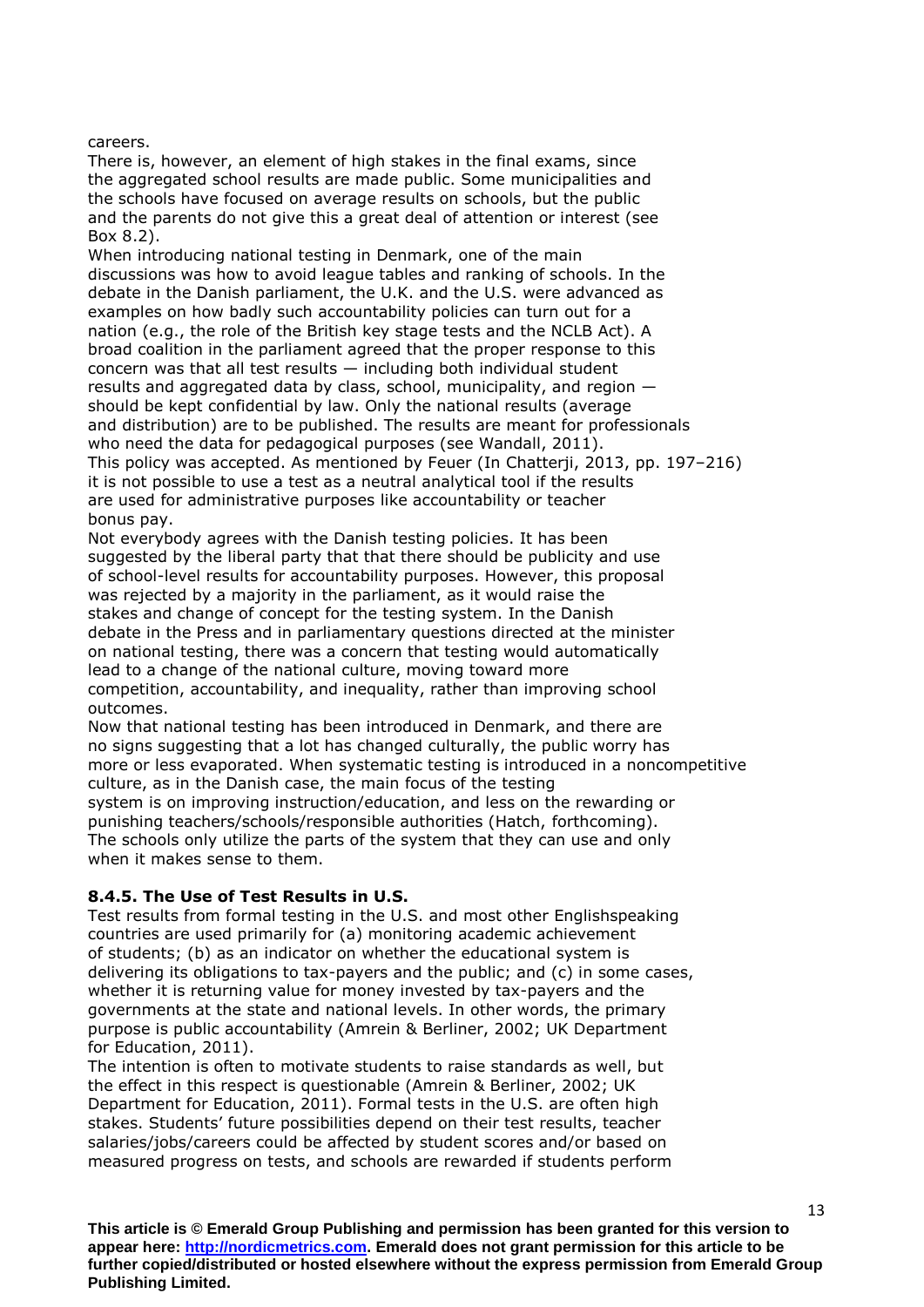well or are sanctioned if they underachieve. Consequently, large-scale and standardized testing is a serious business.

Even when the wording of a test-related policy can be interpreted in the same way in the English-speaking and the Nordic countries, the operational meaning of the words is actually quite different. No Child Left Behind could have been the name of a Nordic country educational program, but it would probably be a special needs educational initiative, with extra resources and more teacher education.

The strong focus on assessment of cognitive abilities could lead one to believe that experts and researchers in English-speaking countries like the U.S. think that academic skills are the only relevant outcomes of schooling. This is not the case. Literature from the last decade on the outcomes of schooling states that there are several other kinds of outcomes, among them non-cognitive skills like personal traits (Levin, 2012), motivation, preferences, and attitudes (Heckman, 2008). Little has been done to measure the effect or investigate the role of non-cognitive skills in school or labor market in the rest of Europe, including the Nordic countries, presumably because of the lack of available data (Brunello & Schlotter, 2010). Data on non-cognitive skills are often self-reported. Furthermore, self-reporting of data sets a natural limit to the usability of results in accountability contexts.

#### **8.4.6. The Use of Test Results in the Netherlands**

In the AOW-concept, test results are used both as a pedagogical tool and as information in a system for monitoring schools, and for accountability. The Dutch government launched a plan to do experiments with performancerelated bonuses to teachers in 2011. Even though it meant extra money, the teachers opposed it. Due to teacher protests, the Education Secretary decided to drop the experiments in May 2012. From a Nordic point of view, it looks like there is a certain level of resistance from Dutch teachers against the national accountability agenda.

The Dutch teachers are considered to be the most important factor in influencing student performance. But schools rarely evaluate how well a teacher performs. So, the schools seldom know if they are in line with the norm.

The schools do not have the means to look into which teacher-related factors may have caused a teacher's results or how a teacher's performance may be improved. In Denmark, a bit like in the Netherlands, measurement of the individual teachers' performance — especially based on student results — is highly controversial.

In the criteria used by the inspectorate for judging the extent to which a school is implementing AOW, a set of five indicators are employed for internal school evaluations. Visscher (In Chatterji, 2013, pp. 101–135) notes that even though the standards are relatively mild, only a quarter of schools meets all five indicators that schools have not improved in this respect over the last few years in spite of the AOW initiatives, and that relatively few schools and teachers use the tests for monitoring the achievement of individual students.

Test results are used for several purposes and it looks as if the schools pay more attention to the use of testing in an accountability context than in pedagogical activities. This might bring problems as ''it is still unclear whether any tool of measurement should be relied upon for double (or triple) duty: to assess learning, to reshape it, and to hold teachers (and schools) accountable for their performance'' (Feuer, 2012). The question is if there is a better alternative to the Dutch strategy: to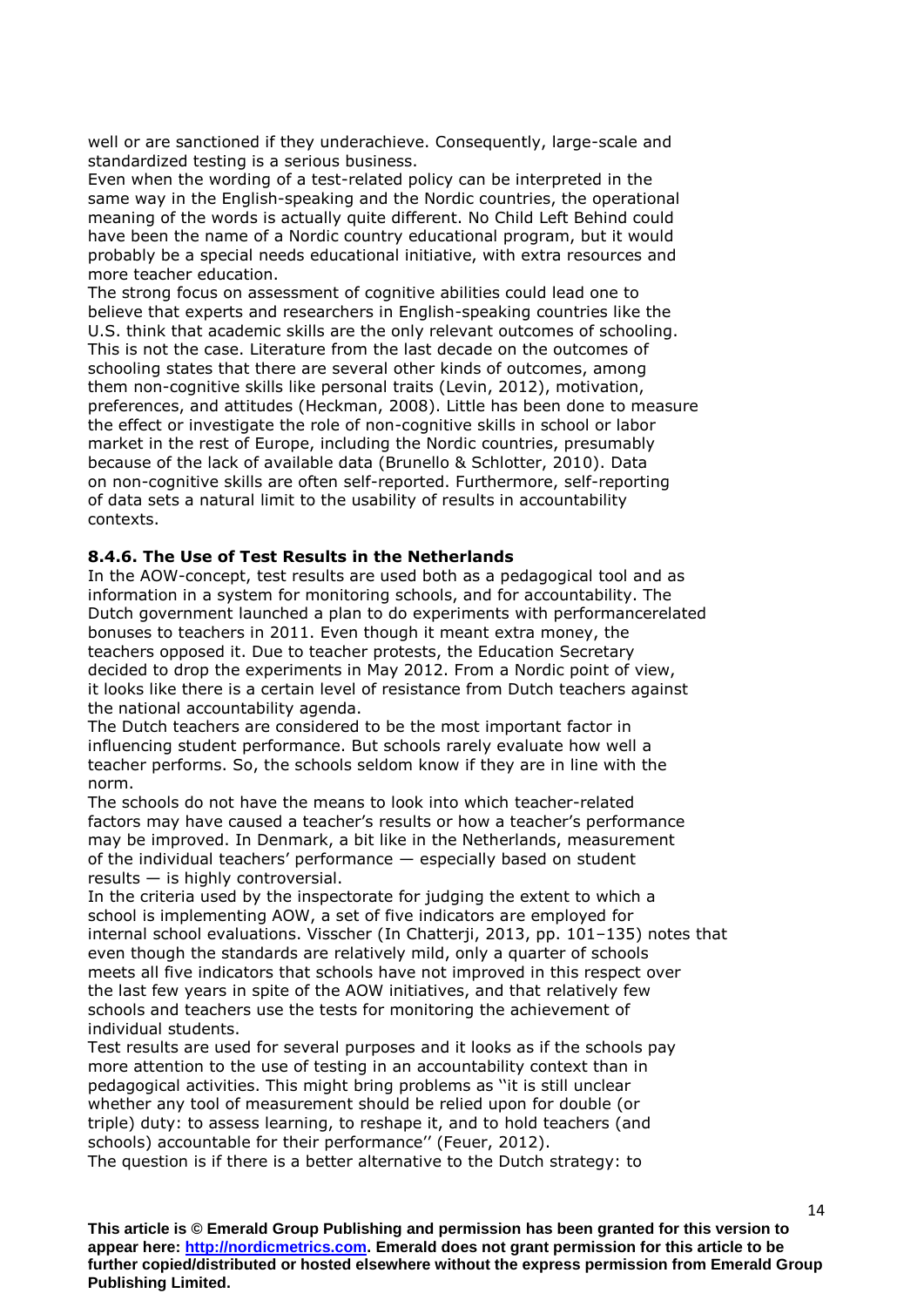provide a well-designed system, make the schools use it, and to educate the teachers in interpretation of the results as a means to provide more targeted instruction. The prerequisite is that the teachers use the system and learn how to interpret the results and how to adapt their instruction according to this knowledge base. The use of test results in the Netherlands and in Finland was a source of inspiration in the design of the Danish national testing system.

## **8.5. A Graphical Summary on Testing Policies and Priorities**

In Figure 8.1 the information given in Table 8.1 is shown as a diagram, with my assessment of where to place Denmark, the Netherlands, and the U.S. based on each nation's testing priorities and policies in education. In addition to the three countries analyzed here, the figure includes Finland, Sweden, and U.K.<sup>10</sup>



**Figure 8.1: Purpose and use of testing: Dominant national traits.**

Prior to the introduction of the national testing system in Denmark, an intense debate was going on about accountability, control, ranking and teaching to the test. As a consequence, it was decided that test results ought to be kept confidential, both for individual and aggregated scores. Publishing test results, ranking schools, and even discussing the test results by teachers internally at the school became prohibited by law. All teachers

1

 $10$  This model was developed and used by the Danish Ministry of Education during the implementation of the National Testing System in Denmark. It was used in seminars for teachers and school leaders and it was presented at international conferences: The Rasch 2010 international conference in Copenhagen (http://www.rasch2010.cbs.dk) and the 7th ITC conference, Hong Kong 2010 (http://www.itc2010hk.com).

**This article is © Emerald Group Publishing and permission has been granted for this version to appear here: http://nordicmetrics.com. Emerald does not grant permission for this article to be further copied/distributed or hosted elsewhere without the express permission from Emerald Group Publishing Limited.**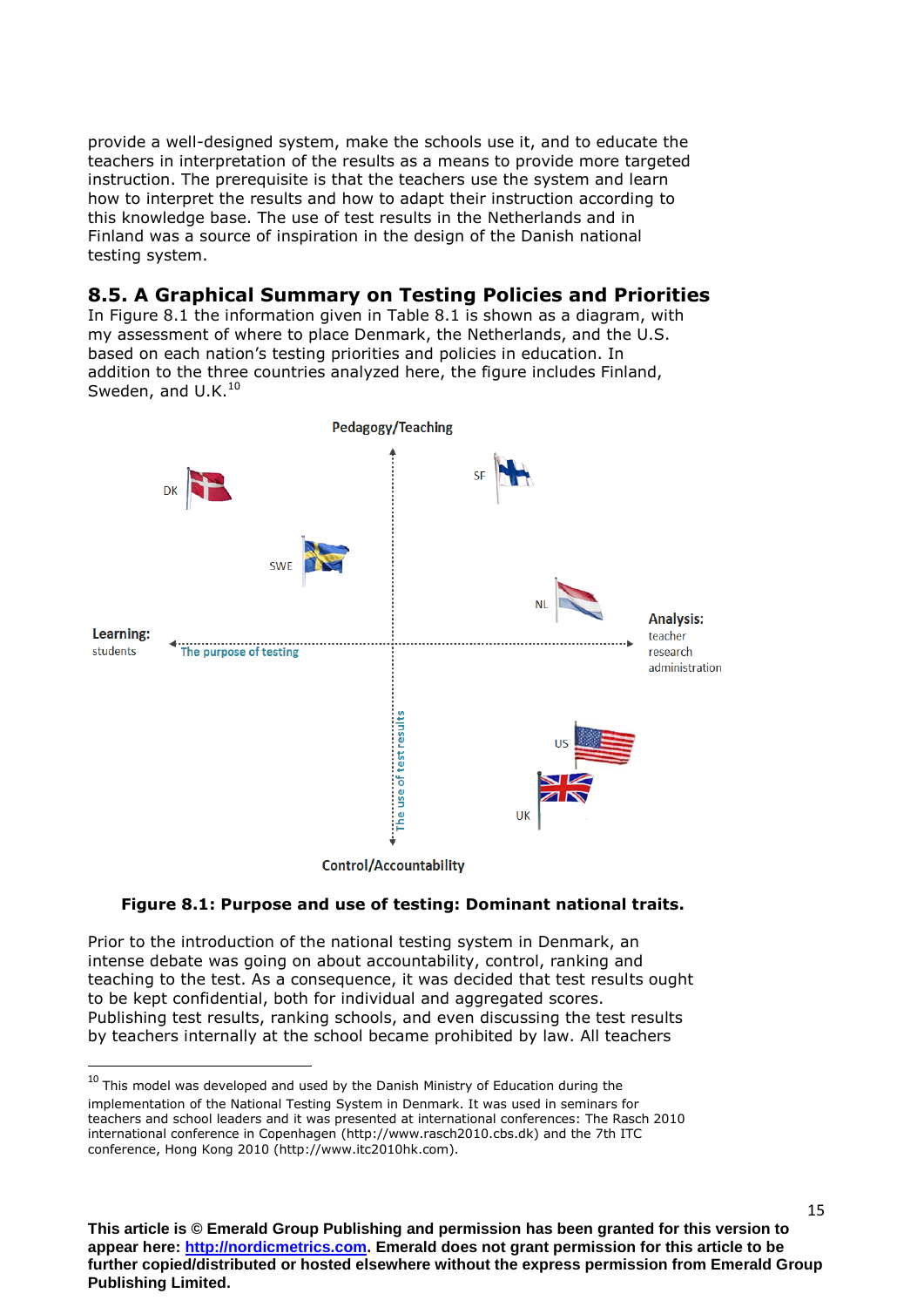get their own students' results and access to the testing outputs in detail, including the items. The access is given in confidence via an encrypted data connection and all activity is logged in the assessment system. Formally the penalty for breaking the confidentiality requirement is the same as that for leaking military intelligence or secrets of the state.

## **8.6. Role of Validity in Testing Used to Improve Student Learning**

There is plenty of evidence that evaluation feedback can be a powerful performance improving mechanism (e.g., Visscher & Coe, 2003). But a question that is frequently raised, and yet to be answered unambiguously, is if/when testing leads to better results for schools and students. A test that delivers valid, reliable, and understandable measures on the individual student's academic skills and progress will be more likely to provide information that will improve the teacher's capacity and potential for targeting instruction to a student. It is a fair assumption that better targeted instruction will lead to improved learning, more academic growth, and better student achievement  $-$  just as precise information of the patient's age, weight, temperature, and blood pressure can improve the quality of the doctor's diagnosis, and subsequently, the treatment and better health. This theory about the causality between use of testing and student achievement is easy to understand.

However, usually there is more than one student in the classroom and therefore a series of complex issues need to be discussed. Do all students benefit equally from the same instruction? What does it take for a teacher to differentiate instruction to individual students at the same time in a class of 20? Which factors — apart from the teachers' knowledge and skills — are influencing learning in school (e.g., knowledge of assessment and evaluation, school leadership, educational policy, educational materials, and curriculum)? How can teachers use information better from aggregated test-scores for the class to improve the instruction?

It is not my intention to cover all these topics. However, it should be underlined that, as the students in a class are typically a highly heterogeneous group, the teacher has a need for valid measures on the ability of individual students' academic skills and progress in order to be able to target instruction effectively. $11$ 

# **8.7. Concluding Remarks**

**.** 

In Denmark, as evident, formal testing is a fairly new experience for a lot of teachers. Thus, understandably, there was a lot of anxiety when national testing was introduced in 2010. The Netherlands has much the same culture as Denmark on testing, but the Dutch schools are used to more testing and tests are now used for both pedagogical and accountability purposes. In the U.S., there is a stronger focus on competition, accountability, and formal testing in high-stakes environments. How well a student does on tests has significant implications for the future of students, teachers, schools, and the U.S. society.

 $11$  Ralph, Keller, and Crouse (1994), and confirmed in more recent U.S. data from NAEP (2009), and The Danish National testing system in 2010. Measured in average yearly progress from fourth to eighth grade, the difference between top and bottom is 8–10 years both in the U.S. and Denmark. The progress per year is relatively high in the U.S. compared to Denmark; see http://nordicmetrics.com/Does\_Testing\_Improve\_Learning.pdf

**This article is © Emerald Group Publishing and permission has been granted for this version to appear here: http://nordicmetrics.com. Emerald does not grant permission for this article to be further copied/distributed or hosted elsewhere without the express permission from Emerald Group Publishing Limited.**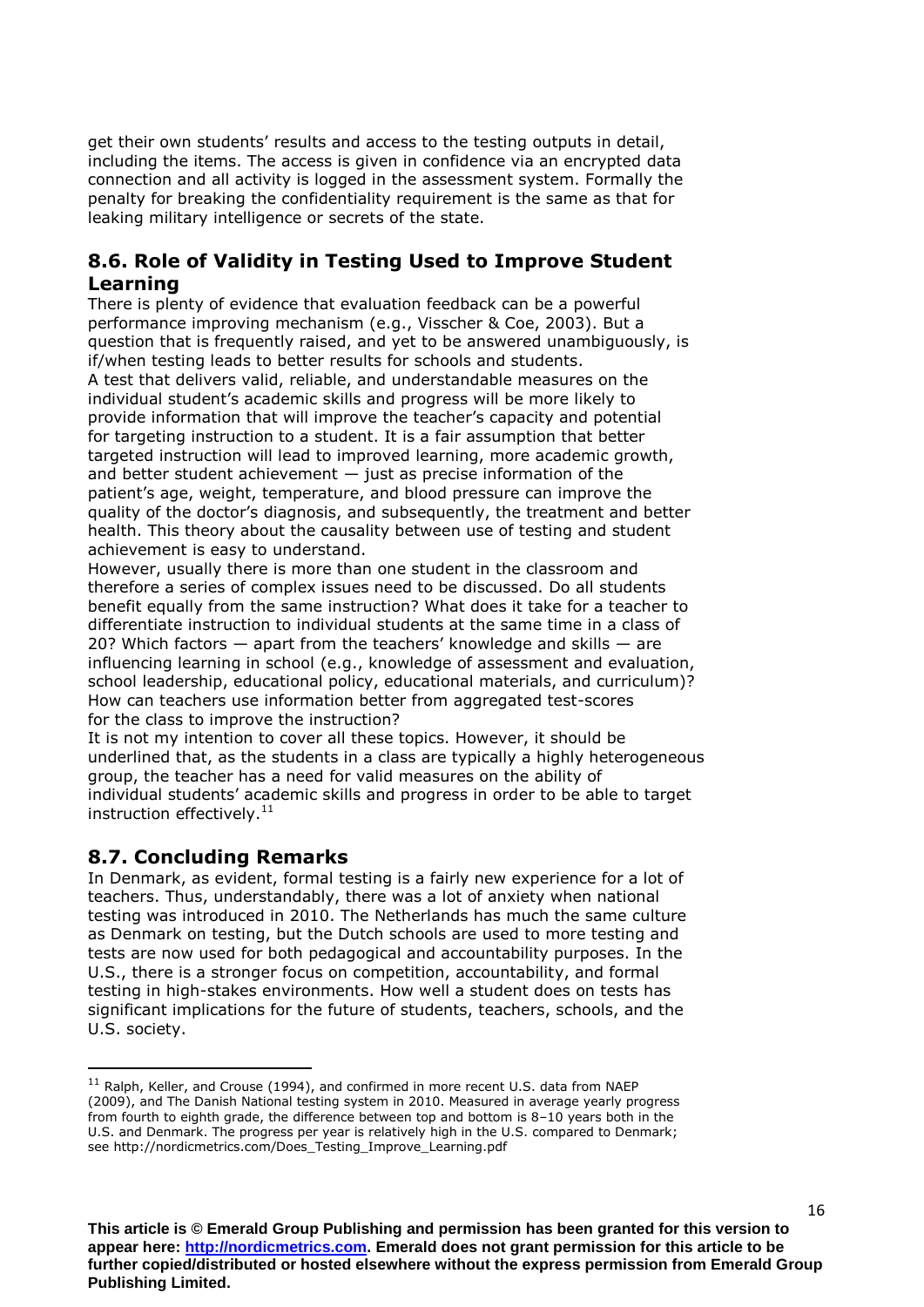Looking at regulations and policies on testing of the three nations, there are big differences in the purposes for schooling. In the U.S., it is mainly a culture for improving cognitive achievement capacities (Heckman, 2008), but there is a trend in research pointing toward the need to place a greater priority on non-cognitive outcomes (Heckman, 2011; Levin, 2012). This trend has only had a minor impact on school systems and policies in U.S. today, if any. The tools for measuring non-cognitive abilities and personal traits in education are not that well-developed. In a society and an educational system where accountability is a top priority, it seems hard to imagine that non-measurable abilities will play a big role in future. In Denmark, you are also supposed to learn how to read and write in school, but for a different purpose: to develop creative, democratic, imaginative, and critical citizens. Non-cognitive skills have been considered an important outcome of schooling for the last 200 years. The problem facing Denmark is the publication of the first ILSA where Denmark performed below expectations, especially on reading. Public discussions on where to situate the ILSA results in the national development dialogue thus began (see Feuer, In Chatterji, 2013, pp. 197–216). Danish students are reading less year after year, according to PISA surveys on reading habits. This could be one explanation for low academic growth in Denmark, as compared to the U.S. and other nations, influenced by cultural differences and values. My conclusion is that nations have different cultures, values, strengths, and weaknesses. The role of testing and evaluation in education must be aligned with those background differences in nations. Nations could learn a lot from each other, through international cooperation and a comparative educational approach. But when policymakers around the world are trying to copy solutions, from nations like Finland, Korea, and Singapore, it seldom works as intended (Feuer, In Chatterji, 2013, pp. 197–216). When policy does not respect culture, the policy fails. This is not new knowledge. Michael Sadler put it eloquently more than 100 years ago:

We cannot wander at pleasure among the educational systems of the world, like a child strolling through a garden, and pick off a flower from one bush and some leaves from another, and then expect that if we stick what we have gathered into the soil at home, we shall having a living plant.

(Sadler, 1964[1900])

## **References**

Aiginger, K., & Guger, A. (2006). The ability to adapt: Why it differs between the Scandinavian and Continental European models. Intereconomics, 41, 1.

Allerup, P., Mejding, J., & Zeuner, L. (2001). Evaluering af Folkeskolen år 2000, Færdigheder i læsning og matematik – udviklingstræk omkring årtusindskiftet, Undervisningsministeriet, copenhagen. Retrived from<http://pub.uvm.dk/2001/faerdighed/helepubl.pdf>

Amrein, A. L., & Berliner, D. C. (2002, December). An analysis of some unintended and negative consequences of high-stakes testing. Tempe, AZ: Educational Policy studies Laboratory, Arizona State University. Retrieved from [http://www.asu.edu/educ/epsl/%20EPRU/epru\\_2002\\_Research\\_Writing.htm](http://www.asu.edu/educ/epsl/%20EPRU/epru_2002_Research_Writing.htm)

Chatterji, M. (2013), (ed). Validity and Test Use: An International Dialogue on Educational Assessment, Accountability and Equity.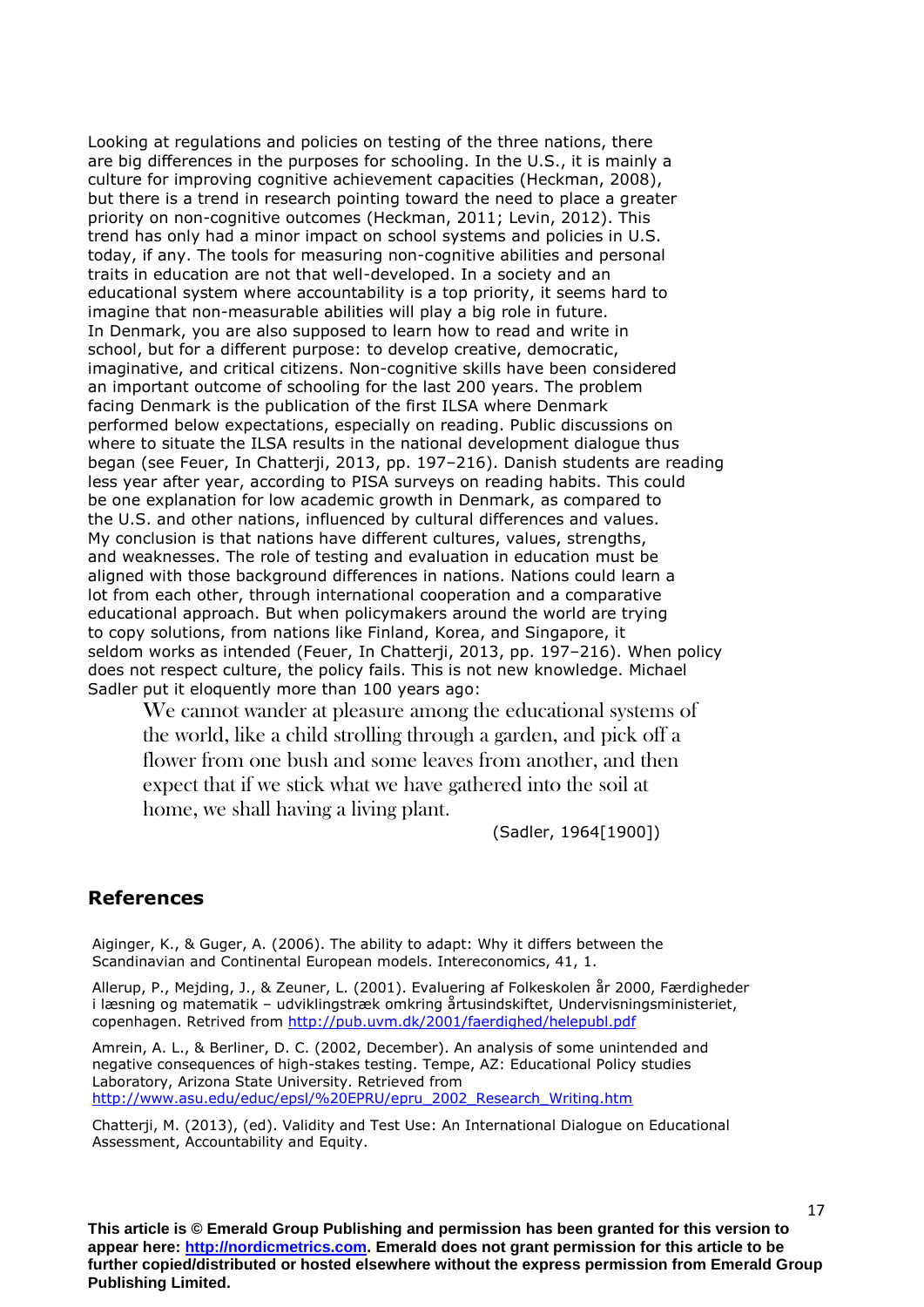Brunello, G., & Schlotter, M. (2010). The effect of non-cognitive skills and personality traits on labour market outcomes. Analytical report for the European Commission prepared by the European expert network on economics of education. Retrieved from [http://www.epis.pt/downloads/dest\\_15\\_10\\_2010.pdf](http://www.epis.pt/downloads/dest_15_10_2010.pdf)

Ehlers, S., & Wandall, J. (2013). Nordic values, culture, and development of academic skills according to international large scale-assessment (ILSA), NERA 2013. National Center for Kompetenceudvikling, University of Aarhus, Retrieved from [http://nck.au.dk/fileadmin/nck/Publikationer/NERA\\_2013\\_Soeren\\_Ehlers\\_og\\_Jakob\\_Wandall](http://nck.au.dk/fileadmin/nck/Publikationer/NERA_2013_Soeren_Ehlers_og_Jakob_Wandall_2.pdf) [\\_2.pdf](http://nck.au.dk/fileadmin/nck/Publikationer/NERA_2013_Soeren_Ehlers_og_Jakob_Wandall_2.pdf)

Esping-Andersen, G. (1990). The three worlds of welfare capitalism. Princeton, NJ: Princeton University Press.

Feuer, M. J. (2012). No country left behind: Rhetoric and reality of international large-scale assessment. The 13th William H. Angoff Memorial Lecture. Princeton, NJ: ETS.

[Gao, L. \(2006\). Assessment reform in China: A respond to the international trend in the new](http://xypj.cersp.com/GLB/LUNWEN/200701/3223.html)  century. Retrieved from <http://xypj.cersp.com/GLB/LUNWEN/200701/3223.html>

Hatch, T. (forthcoming). Responsibility and accountability in (a Norwegian) context. In M. Kornhaber & E. Winner (Eds.), Mind, work and life: A festschrift on the occasion of Howard Gardner's 70th birthday (Vol. 1, pp. 374–394).

Hattie, J. (2003). Teachers make a difference: What is the research evidence? Retrieved from http://www.acer.edu.au/documents/RC2003\_Hattie\_TeachersMakeADifference.pdf

Heckman, J. J. (2008). Schools, skills and synapses. Economic Inquiry, 46(3), 289–324.

Heckman, J. J. (2011). Integrating personality psychology into economics. Working Paper No. 17378. Retrieved from<http://www.nber.org/papers/w17378>

Hofstede, G. (2001). Culture's consequences: Comparing values, behaviors, institutions, and organizations across nations (2nd ed.). Thousand Oaks, CA: Sage.

Inglehart, R. (1997). Modernization and postmodernization: Cultural, economic and political change in 43 societies. Princeton, NJ: Princeton University Press.

Inglehart, R., Basanez, M., & Moreno, A. (1998). Human values and beliefs: A crosscultural sourcebook. Ann Arbor, MI: University of Michigan Press.

Inglehart, R., & Welzel, C. (2005). Modernization, cultural change and democracy. New York, NY: Cambridge University Press.

Jacob, B. A., & Levitt, S. D. (2003). Rotten apples: An investigation of the prevalence and predictors of teacher cheating. Quarterly Journal of Economics, 118, 843–878.

Levin, H. M. (2012). More than just test scores. Quarterly Review of Comparative Education, 42(3), 269–284.

Lundahl, C. (2009). Varför nationelle prov? — framväxt, dilemman, möjligheter. Sweden, Lund: Studenterlitteratur AB.

Messick, Samuel (1990), Validity of Test Interpretation and Use. Educational Testing Service, Princeton, N.J. Retrieved from <http://files.eric.ed.gov/fulltext/ED395031.pdf>

NAEP. (2009). NAEP reading assessment 2009. Retrieved from <http://nces.ed.gov/nationsreportcard/reading/>

OECD. (2004). OECD-rapport om grundskolen i Danmark — 2004 — Uddannelsesstyrelsens temahæfteserie nr. 5 - 2004. Retrieved from<http://pub.uvm.dk/2004/oecd/>

Ralph, J., Keller, D., & Crouse, J. (1994). How effective are American schools? The Phi Delta Kappan, 76(2), 144–150.

Rambøll. (2011, November). Evaluering af mere frit skolevalg (2.0). Report for the Ministry of Education. Retrieved from [http://uvm.dk/Om-os/Ministeriet/Kontakt/Presserum/B/UVM-](http://uvm.dk/Om-os/Ministeriet/Kontakt/Presserum/B/UVM-DK/Content/News/Udd/Folke/2012/Feb/B/media/UVM/Filer/Udd/Folke/PDF12/120221%20Frit%20skolevalg%20rapport.ashx)[DK/Content/News/Udd/Folke/2012/Feb/B/media/UVM/Filer/Udd/Folke/PDF12/120221%20Frit](http://uvm.dk/Om-os/Ministeriet/Kontakt/Presserum/B/UVM-DK/Content/News/Udd/Folke/2012/Feb/B/media/UVM/Filer/Udd/Folke/PDF12/120221%20Frit%20skolevalg%20rapport.ashx) [%20skolevalg%20rapport.ashx](http://uvm.dk/Om-os/Ministeriet/Kontakt/Presserum/B/UVM-DK/Content/News/Udd/Folke/2012/Feb/B/media/UVM/Filer/Udd/Folke/PDF12/120221%20Frit%20skolevalg%20rapport.ashx)